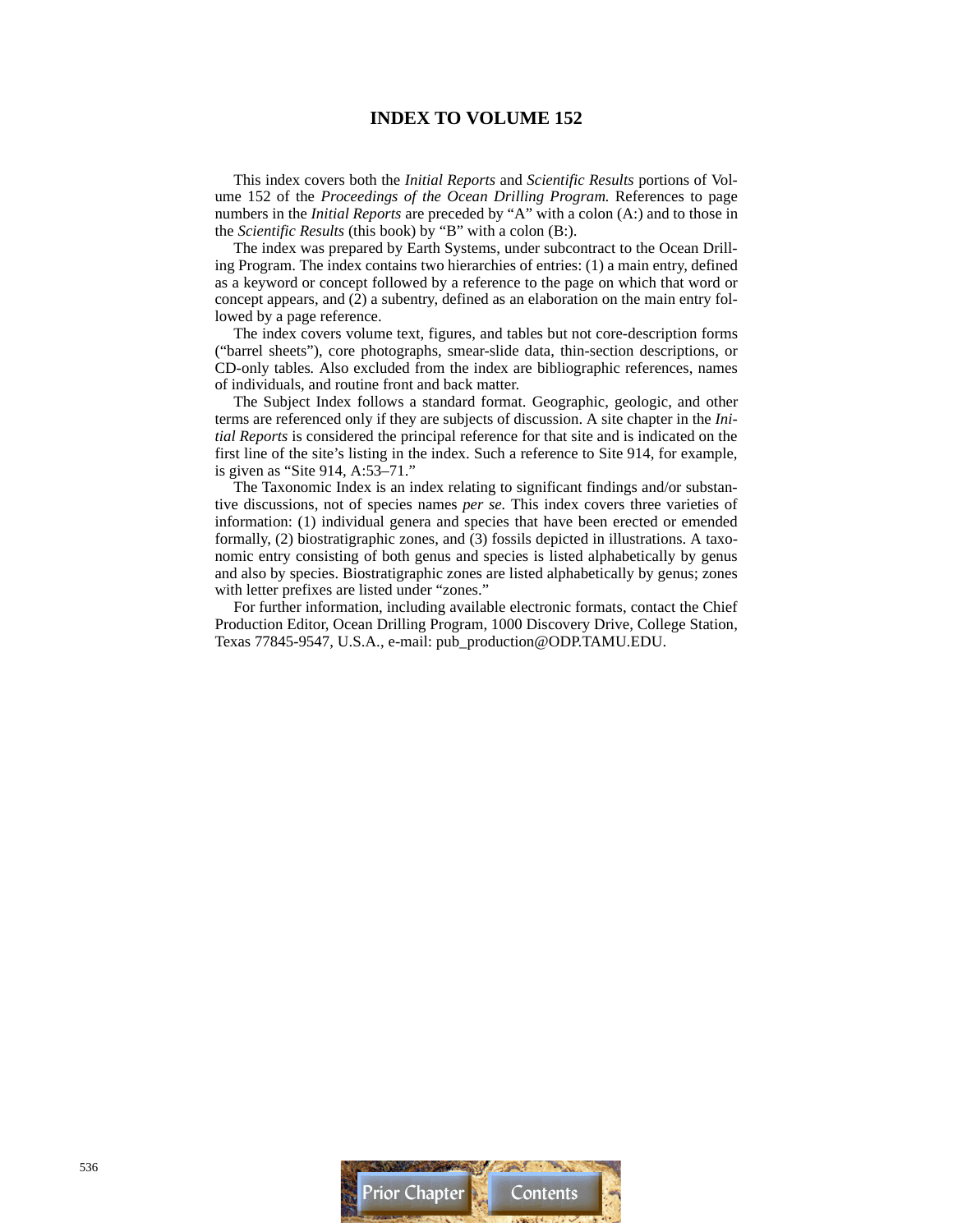aa lavas, lava flows, A:126–127 acanthostrongyles, Site 918, B:192, 196 acanthostyles, Site 918, B:192, 196 acanthotylostyles, Site 918, B:192, 196 acanthoxeas, Site 918, B:192, 196 accretion, crust, A:291; B:515–516 Aegir Ridge, physiography, A:6–7 Aeolian Islands, obsidian, B:85–91 aeromagnetic profiles, Greenland Margin SE,  $A.289$ age basement, B:484, 486–488 eruptions, B:510 foraminifers, B:244–245 lava, B:387–402 strontium isotopes, B:237–238 *See also* chronostratigraphy; dating; stratigraphy age vs. depth Site 914, A:67 Site 915, A:82 Site 918, A:226; B:237, 269, 297 Site 919, B:246, 269 Sites 914–917, A:175 albite alteration minerals, B:131–133 lithologic units, A:116 mineral chemistry, B:137, 139 photograph, B:144 algae biostratigraphy, B:201–208 Cenozoic, B:221–231 alkali metals geochemical data, A:99 interstitial waters, B:297–299 sediments, A:236, 270 alkaline earths geochemical data, A:99 interstitial waters, B:296–297 lava flows, A:137–139 sediments, A:235, 270 alkalinity geochemical data, A:98–99 sediments, A:234–235 vs. depth, A:102, 238, 271 alkalis, lava flows, A:137–139 alteration basalts, A:229 geochemical data, A:100 lava flows, A:134–135 lithologic units, A:60–62, 116 metamorphism, B:419–423 photograph, B:144 volcanic rocks, B:334, 336–337 volcaniclastics, B:115–128 volcanics, B:304 X-ray fluorescence, B:426–427 *See also* basalts, altered; basalts, weathered; diagenesis; lava flows, altered; metamorphism; weathering aluminum vs. noninterlayer cation total, B:421 *See also* iron/aluminum ratio aluminum oxide basalts, B:363, 365–366 experimental liquids, B:366 vs. depth, B:423 vs. magnesium oxide, B:61, 100 vs. silica, B:23, 62, 102

X-ray fluorescence, B:426 *See also* calcium oxide/aluminum oxide ratio ammonium geochemical data, A:98–99 sediments, A:234–235 vs. depth, A:102, 238, 271 amphibole, lithologic units, A:77 amphibolite facies, contamination, B:508–509 amphidiscs, Site 918, B:192, 198 analcite alteration, B:426 lava flows, A:134–135 mineral chemistry, B:419 occurrence, B:418 anorthite, composition, B:408 Arctic Ocean, physiography, A:6–7 argon isotopes age, B:486, 510 correlation, B:391–393, 396–397, 399–400 correlation diagrams, B:111 lava, B:387–402 tephra, B:105, 107 vs. calcium/potassium ratio, B:109 vs. potassium, B:109 ash layers, units, B:102 Atlantic Ocean N biostratigraphy, B:175–176 correlation, B:204–205 paleoclimatology, B:247–248 plate tectonics, B:482, 505–506 volcanic rocks, B:315–330 *See also* North Atlantic Deep Water; North Atlantic Rifted Margins Detailed Planning Group; North Atlantic Tertiary Volcanic Province Atlantic Ocean NE physiography, A:6–7 rifted margins, A:5–16 bands, photograph, A:95 barium metasedimentary rocks, B:135–137 X-ray fluorescence, B:426 barium/niobium ratio basalts, B:491 vs. depth, B:489 barium/zirconium ratio basalts, A:229, 279–281; B:491 volcanic rocks, B:339–340, 342 vs. depth, A:139; B:378 vs. silica, B:320–321 vs. zirconium/niobium ratio, A:287 basaltic composition, volcanic ash, B:70–71, 79–84 Basaltic Igneous Unit I, magnetostratigraphy, A:223–224 basalts alteration, A:229 breakup volcanism, A:287–288 composition, A:229; B:376 fractionation, B:318–321 isotopes, B:355–356 lithologic units, A:78, 204–205 low pressure experiments, B:359–372 magnetic susceptibility, B:276–278 margins, A:12–15 petrology, A:80–81, 279–281 rare earths, B:481 seismic properties, B:453–462

X-ray fluorescence data, A:83 *See also* clasts, basaltic; lava, basaltic; metabasalts; picrite basalts, altered, photograph, B:127 basalts, aphyric lava flows, A:132–133 petrography, A:228 basalts, aphyric-olivine lava flows, A:132 photograph, A:131, 134 basalts, olivine-aphyric, petrography, B:404–405 basalts, olivine-phyric lava flows, A:132 petrography, B:404–405 basalts, olivine-plagioclase-clinopyroxene-phyric, lava flows, A:132 basalts, olivine-plagioclase-phyric lava flows, A:132 petrography, B:404–405 basalts, plagioclase-phyric, lava flows, A:132 basalts, plagioclase-pyroxene-phyric, petrography,  $A.228$ basalts, weathered, clays, B:119, 121 basement age, B:484, 486–488 magnetostratigraphy, A:224 paleomagnetism, B:259–264 sedimentation, A:281–282 volcanism, A:49–50 basins correlation, B:520–521 crust, B:521–522 genesis, A:282–283 basins, starved, lithologic units, A:208 bedding histograms, B:446–447 photograph, B:131 bedding planes, lithologic units, A:93 beidellite, mineral chemistry, B:421 bioevents, Cenozoic, B:163, 166, 169, 173 biogenic components, sediments, A:234–235, 270 biomagnetostratigraphy, correlation, A:265–266 biomarkers, sediments, B:285 bioprovinces, planktonic foraminifers, B:176–177 biosiliceous debris, Paleogene, B:249–250 biostratigraphic summary Site 918, A:210-223 Site 919, A:265–266 biostratigraphy *Bolboforma*, B:201–208 calcareous nannofossils, B:147–160 planktonic foraminifers, B:161–189 Site 914, A:62-64 Site 915, A:78 Site 916, A:94, 96 Site 917, A:117–119 Site 918, A:208-219 Site 919, A:264–266 summary, A:80–81 biotite metasedimentary rocks, B:132–133 photograph, B:144 bioturbation lithologic units, A:60–62, 76–78 paleoenvironment, B:289 sediments, A:61, 94, 200, 206–208 *See also* burrows bivalves, photograph, A:201 blue reflector, lithologic units, B:14–16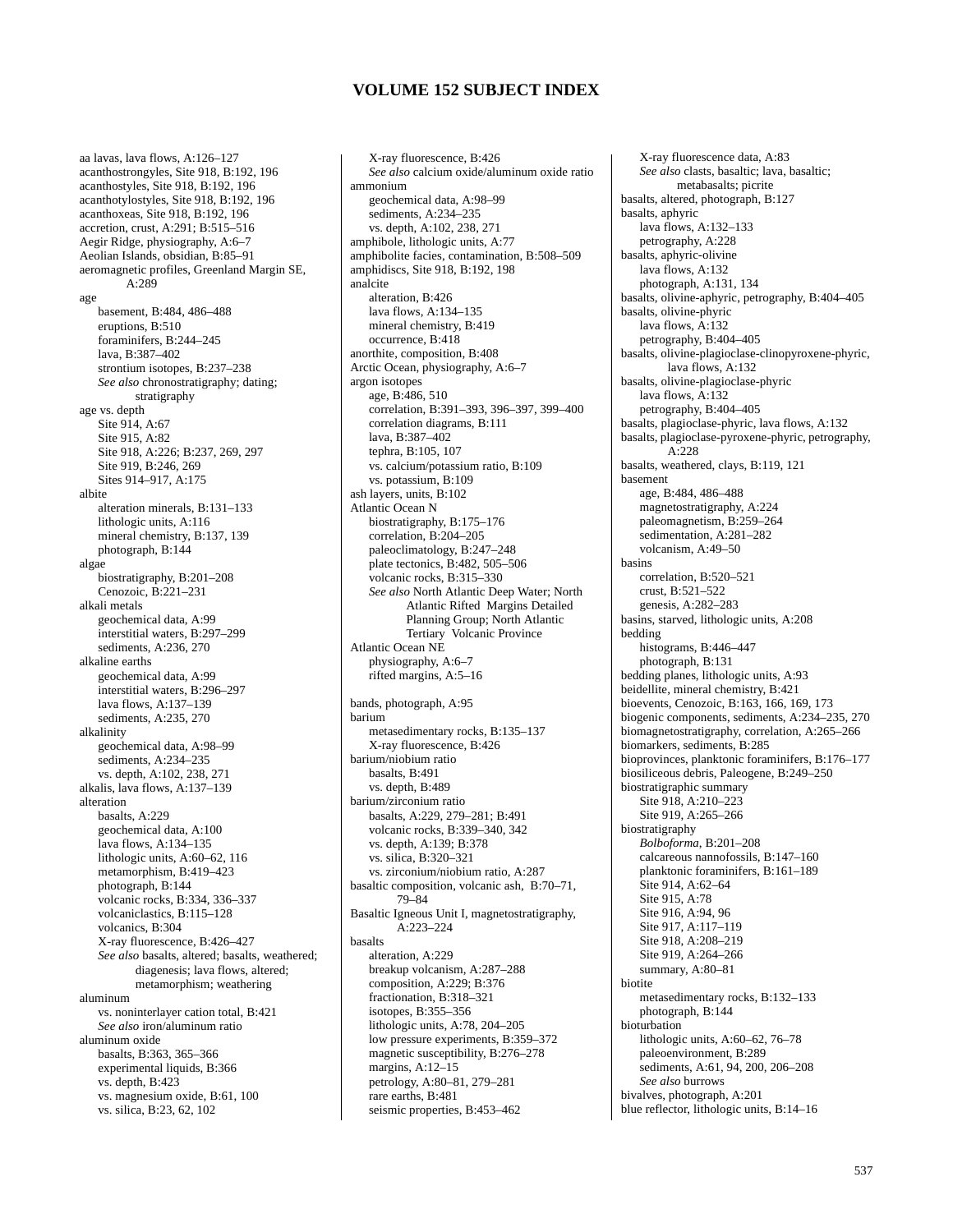#### *Bolboforma***, biostratigraphy**

*Bolboforma*, biostratigraphy, A:218–219; B:201–208 Bopladsdalen Formation, stratigraphy, B:225 borehole elongation, vs. depth, B:445 boron geochemical data, A:99 sediments, A:237 vs. depth, A:102, 239 bottom waters, development, A:283 breccia flows, A:229 lava flows, A:129–131 lithologic units, A:78; B:102–103 *See also* lava, brecciated breccia, scoriaceous, magnetic susceptibility, B:277, 279 breccia, volcanic lithologic units, A:94 photograph, A:95 brecciation, lava flows, B:338–339 Brunhes Chron, magnetostratigraphy, A:221–224 Brunhes/Matuyama boundary, magnetostratigraphy, B:268–269 burrows lithologic units, A:116, 196, 198, 204 metasedimentary rocks, B:130–131 sediments, A:61, 94, 200–201, 208 *See also* bioturbation calcite lava flows, A:135 lithologic units, A:60–62 photograph, A:228–229 veins, B:120 vs. depth, A:134 calcite, dendritic, photograph, A:96 calcium metasedimentary rocks, B:135 sediments, A:272; B:20, 23 vs. depth, A:102, 238, 271; B:295, 298 vs. magnesium, B:295, 298 vs. sodium/chloride ratio, B:298 weathered basalt, B:119, 121 *See also* magnesium/calcium ratio; potassium/calcium ratio calcium/potassium ratio, vs. argon isotopes, B:109 calcium oxide basalts, A:229; B:363, 365–366 experimental liquids, B:366 vs. depth, B:24, 423 vs. magnesium oxide, A:229, B:61, 100 vs. silica, B:23, 62, 102 vs. titanium oxide, B:103 *See also* potassium oxide/calcium oxide ratio calcium oxide/aluminum oxide ratio basalts, B:365 vs. magnesium oxide, B:367 caliper logs vs. depth, A:128 vs. hole elongation, A:149; B:445 carbon metasedimentary rocks, B:135 sediments, A:67, 82–83, 230, 269 temperature, B:138 carbon, organic, Cenozoic, B:283–292 carbon, organic/nitrogen ratio, vs. depth, A:100, 233; B:284–285 carbon, total, organic vs. carbon, organic/nitrogen ratio, A:233 vs. depth, A:67, 83, 100, 231, 269; B:284 vs. total nitrogen, A:83, 231, 269 carbon isotopes, foraminifers, B:243–248 carbon number, *n-*alkanes, B:291 carbonate content

## VOLUME 152 SUBJECT INDEX

metasedimentary rocks, B:135 sediments, A:230, 269 Site 915, A:83, 100, 231, 269 vs. depth, A:67 celadonite, mineral chemistry, B:421 celadonite/smectite mixed mineral, alteration, B:426 cement, glauconitic, photograph, A:203 cementation, lithologic units, A:62 Cenozoic biostratigraphy, B:161–189 *Bolboforma*, B:201–208 clays, B:39–49 isotope stratigraphy, B:233–241 organic carbon, B:283–292 paleoenvironment, B:51–52 palynomorphs, B:221–231 sponge spicules, B:191–199 *See also* Holocene; Paleogene; Pleistocene; Quaternary; Tertiary cerium metasedimentary rocks, B:136 X-ray fluorescence, B:427 cerium/yttrium ratio volcanic rocks, B:342 vs. silica, B:343 vs. zirconium/niobium ratio, B:322–324 chabazite alteration, B:426 lava flows, A:134–135 occurrence, B:418 phase equilibria, B:419–420 chalk, massive, photograph, A:200 chalk, nannofossil lithologic units, A:196, 198, 204 photograph, A:201, 203–204, 207 channel–levee complexes, sedimentation, B:8–17 channels, sedimentation, B:8–17 chloride interstitial waters, B:299–300 sediments, A:236–237, 270 vs. depth, A:103, 239, 272; B:296, 300, 303 vs. oxygen isotopes, B:296 chlorine. *See* sodium/chlorine ratio chlorite alteration minerals, B:131 lithologic units, A:116 metamorphism, B:422–423 mineral chemistry, B:137, 140–141, 420–422 Pearson correlation coefficients, B:43, 46 photograph, B:144 vs. depth, B:42 chlorite/smectite mixed mineral, mineral chemistry, B:420–422 chromium, metasedimentary rocks, B:136 chromium oxide, spinels, B:407 Chron 23n, magnetostratigraphy, B:223–224, 511, 513, 518 Chron 23r age, B:486 magnetostratigraphy, B:223–224 Chron 24n continental margin, A:288–292; B:511, 513 magnetostratigraphy, B:223–224 Chron 24r age, B:484, 486–488, 510–513 continental margin, A:288–292; B:505 correlation, A:79 demagnetization, B:263–264 seismic reflectors, A:9 Chron 25r continental margin, A:288–292; B:513 demagnetization, B:264 Chron 26r

age, B:484, 486–488, 511 demagnetization, B:264 Chron 27n, continental margin, A:288–292; B:394 Chron 27r, age, B:486, 511 Chron C1r, biomagnetostratigraphy, A:265–266 Chron C2n, biomagnetostratigraphy, A:265–266 Chron C12r, magnetic polarity, A:66 Chron C13n, magnetic polarity, A:66 Chron C13r, magnetic polarity, A:66 Chron C15n, magnetic polarity, A:66 Chron C18r, correlation, A:79 Chron C19n, correlation, A:80 Chron C22n–C21n, seafloor spreading anomalies, B:463–464 Chron C23n, aeromagnetic profiles, A:289 Chron C24, seismic reflectors, A:6 Chron C24n, aeromagnetic profiles, A:289 Chron C24n–C24r, seafloor spreading anomalies, B:463–464 Chron C24r lava, A:119 magnetostratigraphy, A:223–224 sediments, A:97 Chron C26r, seismic reflectors, A:6 Chron C27n, seismic reflectors, A:6 chronostratigraphy Paleogene, A:15-16 *See also* age; dating; stratigraphy chrons. *See* cryptochrons; magnetochrons clasts composition, A:169 diamicton, A:169 lithologic units, A:57–62, 92 photograph, A:95 clasts, basaltic, photograph, A:79 clasts, clayey, photograph, B:127 clasts, gravel, lithology, A:93 clasts, rip-up, photograph, A:202 clasts, vitric, photograph, B:112 clay grain size, B:39–49 lithologic units, A:261–264 photograph, B:128 volcaniclastics, B:122 vs. depth, B:42 weathering, B:117 *See also* clasts, clayey clay, green, photograph, A:132 clay, silty, lithologic units, A:261–264 clay minerals distribution and chemistry, B:417–424 mineral chemistry, B:420–422 sediments, B:39–49 vs. depth, A:134; B:42 *See also* beidellite; celadonite; celadonite/smectite mixed mineral; chlorite/smectite mixed mineral; illite; kaolinite; smectite claystone, metamorphosed lithologic units, A:115–116 *See also* metaclaystone clinochlore, mineral chemistry, B:421 clinoptilolite mineral chemistry, B:419–420 volcaniclastics, B:122 clinopyroxene basalts, B:404–405 crust, B:344 photograph, B:113 X-ray fluorescence, B:428 *See also* basalts, olivineplagioclase-clinopyroxene-phyric cobalt metasedimentary rocks, B:136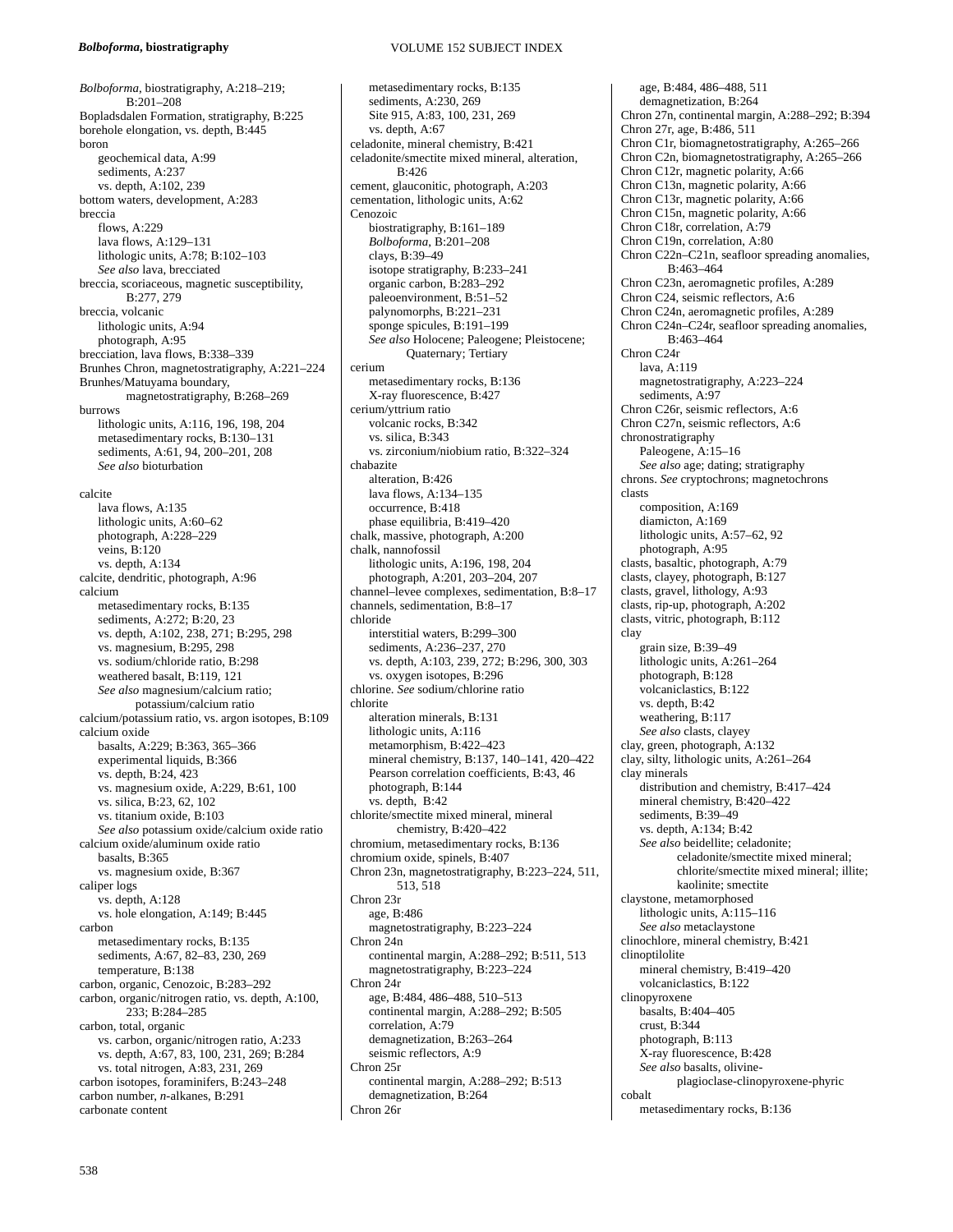crustal wedges, models, B:474

cryptochrons

X-ray fluorescence, B:427 cobbles lithologic units, A:170–173 petrology, A:80–81 compressional wave velocity lava, B:458 Site 916, A:105 summary, A:87 vs. density, B:460 vs. depth, A:70, 240–241, 245–248, 273, 275 vs. porosity, B:460 vs. resistivity, B:460 vs. shear wave velocity, B:459 vs. unit thickness, B:461 conglomerate lithologic units, A:78 units, B:102–103 conglomerate, volcanic, lithologic units, A:115, 170–173 contamination crust, B:318–321, 343–344, 351–357, 493–494 lava flows, A:137–139; B:400 lithosphere, B:508–509 continent/ocean transition Greenland Margin SE, B:463–475, 528–529 seismic reflectors, A:9–12 transgression, B:516–517, 522 continental breakup, isotopes, B:351–356, 398, 503–533 continental margin breakup, A:5–16 history, A:288–292 subsidence, A:282–283 continental rise morphology, B:5–6 sedimentation, B:3-18 sediments, B:19–28 continental shelf Greenland E, A:49–52; B:29–38 stratigraphy, A:159–175 continental slope morphology, B:5–6 sedimentation, B:3–18 Continental Succession, stratigraphy, B:508–509, 514–515 contour processes, sedimentation, B:3–18 convection, basalts, B:481 copper, metasedimentary rocks, B:136 copper, native, vs. depth, A:134 correlation, Paleogene, B:253–257 correlation coefficients clay minerals, B:43, 46 X-ray fluorescence, B:428 **Cretaceous** basins, B:520 metamorphism, B:139 cross laminations lithologic units, A:202 photograph, A:203 crust accretion, A:291; B:510, 515–516 contamination, B:318–321, 343–344, 351–357, 493–494 continent/ocean transition, B:463–475 fractional crystallization, B:355 kinematics, A:6–9 lava flows, B:488–489 models, B:472–473 structure, B:518–522 *See also* mantle; Mohorovicic discontinuity crust, lower, reflectors, B:471–472 crust, oceanic, volcanism, B:468–469 crust, upper, reflectors, B:469–471

demagnetization, B:263–264 *See also* magnetochrons cryptochrons 1–11, age, B:511, 513 crystallization, pyroxenes, B:409–411 currents, deep-sea, B:6–7 dacite lava flows, A:133–134 petrography, B:405 photograph, A:130, 134 dating tephra, B:54–55, 105, 107 volcaniclastics, B:71 *See also* age; chronostratigraphy; stratigraphy debris flows photograph, B:127 sediments, A:97 *See also* pyroclastic flows debris flows, ice-rafted deposition, A:283, 286–287 geochemistry, B:26–28 photograph, sediments, A:199 debris flows, polymict deposition, A:171 intervals, A:172 debrites, lithologic units, A:170–173 deltaic environment sedimentation, A:281–282 volcaniclastics, B:123–125 deltaic sediments, lithostratigraphy, B:119 demagnetization projection, A:82 sediments, A:96–97; B:266 Zijderveld diagrams, B:254, 262–263 demagnetization, alternating-field lava, A:121; B:261–262 plots, A:66 demagnetization, thermal, lava, B:262–263 Denmark Strait morphology, B:5–6 paleoceanography, A:283; B:156 Denmark Strait Overflow Water, currents, B:6–10 density crust, B:471 vs. compressional wave velocity, B:460 vs. depth, A:69, 85, 104, 127, 143 density, bulk, vs. depth, A:128 density, discrete, vs. depth, A:240–241, 273 density, GRAPE, vs. depth, A:240–241, 273 density logs, vs. depth, B:442, 457 density–natural gamma ray logs, A:156–158 deposition, Neogene–Quaternary, B:29–38 diagenesis interstitial waters, B:307 saponite, B:423 strontium isotopes, B:236–237 diamicton lithologic units, A:57–62, 76, 92, 167–168, 195–196 lithology, A:93 photograph, A:60, 93 diatoms biostratigraphy, B:209–219 Paleogene, B:249–250 dikes, histograms, B:446, 448 dinoflagellates, Cenozoic, B:221–231 dischorhabds, Site 918, B:193, 197 Dohrn Bank, currents, B:6–7 downhole measurements, A:145–151; B:453–462 drifts sedimentation, B:8–17 stratigraphy, B:14–17

dropstones composition, A:196 distribution, A:263 ice-rafted debris, A:283; B:154, 156 lithologic units, A:57–62, 92, 113–114, 167–168, 194–196, 262–264 photograph, A:59, 197, 200 rock types, A:264 vs. depth, A:196 Dye 3 Site, tephra, B:53, 64 East Greenland Current, development, B:156 East Greenland Margin alteration, B:115–128 biostratigraphy, B:161–189 evolution, B:26–27 interstitial waters, B:307–311 metamorphic rocks, B:129–144 site description, A:53–71 *See also* Greenland Margin; Southeast Greenland Transect East Greenland Shelf depositional history, B:29–38 site description, A:73–87, 89–105, 107–158 stratigraphy, A:159–175 volcaniclastics, B:93–113 ebridians continental rise, B:191–199 Paleogene, B:249–250 EG63 Transect seafloor spreading anomalies, B:463–464 seismic reflectors, A:9–12 *See also* Southeast Greenland Transect Eirik Ridge, sedimentation, B:8, 17 electrical logs, structures, B:439–451 electron probe microanalysis, interlaboratory comparison, B:85–91 elements, incompatible, primitive mantle, B:378–379 Eocene biostratigraphy, B:147–160, 165 *Bolboforma,* B:201–208 clays, B:41–46 diatoms, B:249–250 laterite-derived facies, B:117 lithologic units, A:60–62, 76–78, 92–94, 114–115, 204 magnetostratigraphy, B:253–257 margins,  $A:12-15$ paleoenvironment, B:289 sedimentation, A:281–282 sponge spicules, B:191–199 stratigraphy, B:225 epidote lithologic units, A:77 metasedimentary rocks, B:132–133 erosion crust, A:291–292 deposition, A:173 history, B:517 lithologic units, B:34–36 eruptions volcanism, B:486–489, 515 *See also* volcanism ethane, sediments, A:82, 230–231, 269 factor analysis, clay minerals, B:44, 47 Faeroe–Iceland–Greenland Ridge, physiography,  $A:6-7$ Faeroes Plateau, volcanic rocks, B:347, 505 Faeroes Plateau Lava Group, eruptions, B:488 fan deposition, lithologic units, A:208 fault zones histograms, B:446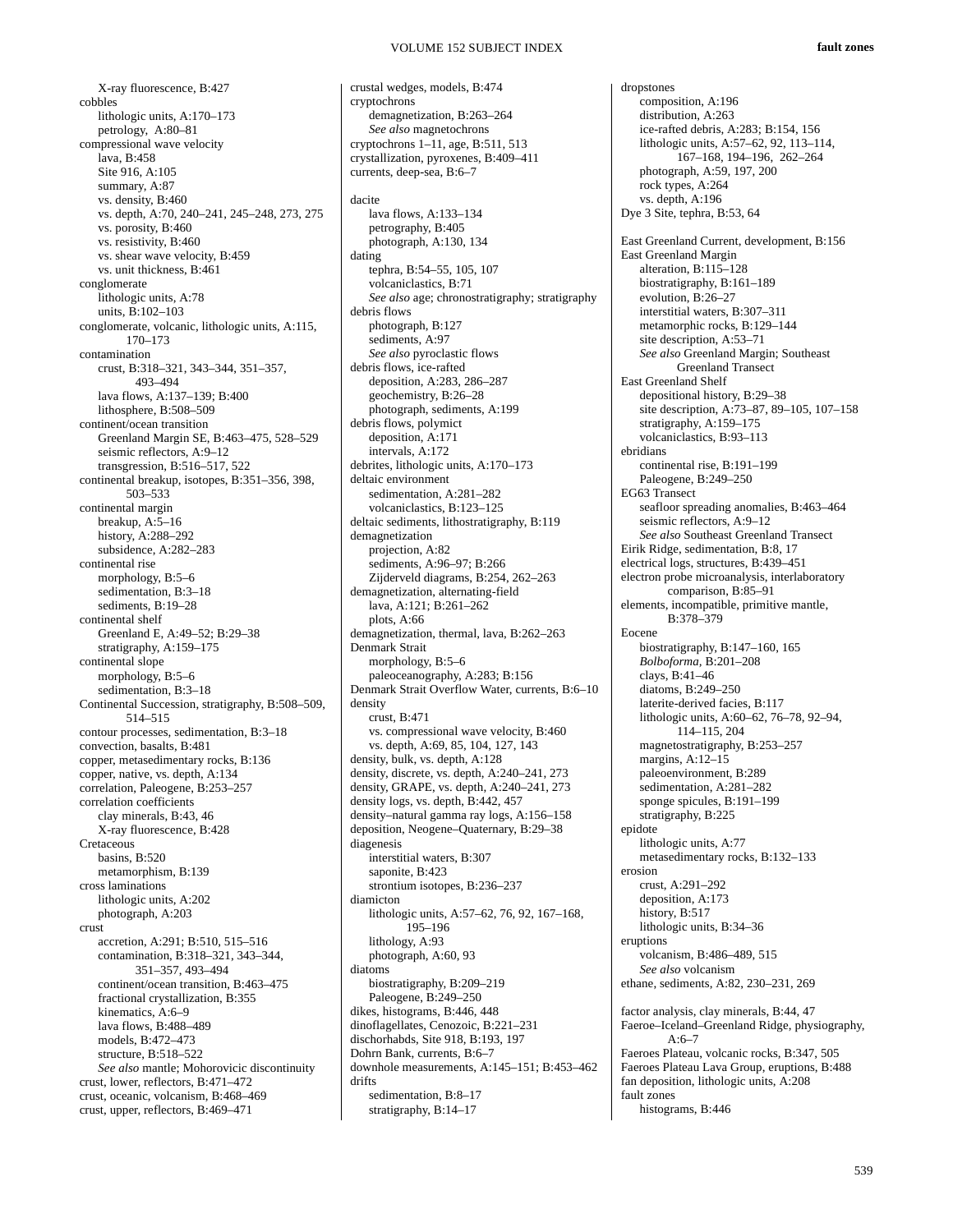structure, B:518–519 faulting, crust, B:470 faults, lava flows, A:129–131 faults, normal lithologic units, A:116 photograph, A:95 feldspar age, B:106–111 composition, B:105 photograph, B:113, 131, 144 provenance, B:20 *See also* albite; anorthite; plagioclase Feni Drift, sedimentation, B:15 flexure zones, coast-parallel, crust, B:466 flow, mantle, B:526–530 flow banding, density, B:449 fluid composition, metamorphism, B:422–423 fluvial environment deposition, A:171–173 volcaniclastics, B:123–125 foraminifers, strontium isotopes, B:233–241 foraminifers, benthic biostratigraphy, A:62–64, 78, 96, 118–119, 215–218, 264–265 list of selected species, A:64 foraminifers, planktonic biostratigraphy, A:62, 78, 94, 96, 118, 209–215, 264; B:161–189 Quaternary, B:243–248 formation microscanner logs seismic properties, B:456 Site 917, A:147 structural analysis, B:442–445 fractional crystallization, crust, B:355 fractionation basalts, B:318–321, 376–380 lava flows, A:135–137 olivine, B:369–371 volcanic glass, B:368–369 fracture zones, density, B:450 fractures formation microscanner logs, B:443, 445 lava flows, A:129–131 photograph, A:228 stress, B:447–448 vs. depth, A:134 gamma-ray logs lithostratigraphy, B:440–441 vs. depth, A:69, 85, 104, 127, 143, 150, 240–241, 273; B:442 *See also* density–natural gamma ray logs; resistivity–velocity–natural gamma-ray logs garnet, crust, B:344 gases, headspace, sediments, A:234, 270 Gauss Chron, magnetostratigraphy, A:222 geochemical logs, vs. depth, A:128 Geochemical Stage 1, sediments, B:20, 26 Geochemical Stage 2, sediments, B:26 Geochemical Stage 3, sediments, B:20, 23, 26 Geochemical Stage 4, sediments, B:20, 26 Geochemical Stage 6, sediments, B:20, 23, 26 Geochemical Stage 7, sediments, B:20, 26 geochemistry interlaboratory comparison, B:85–91 interstitial waters, B:293–305, 307–311 magmas, B:479–501 sediments, B:19–28 tephra, B:97–99 volcanic glass, B:67–84 geochemistry, inorganic Site 914, A:67 Site 915, A:83

Site 916, A:97–101 Site 918, A:231–237 Site 919, A:269–272 geochemistry, organic Site 914, A:66–67 Site 915, A:82–83 Site 916, A:97 Site 918, A:229–231 Site 919, A:267–269 summary, A:84 geopetal structures photograph, A:132 vs. depth, A:134 geothermometry chlorite, B:138 metamorphism, B:422–423 gibbsite deltaic sediments, B:119 Eocene–Oligocene, B:125 photograph, B:128 volcaniclastics, B:122–124 glacial debris, isotopes, B:294–296 glaciation clay minerals, B:44–48 lithologic units, B:34–36 onset, A:283, 286–287; B:154, 156 oxygen-isotope signal, B:301 sedimentation, B:29–30, 36–38 shelf, A:174 stable isotopes, B:247–248 glaciofluvial deposits, lithologic units, B:34–36 glaciomarine environment, lithologic units, A:167–168 glaciomarine sediments, deposition, A:286–287 glauconite lithologic units, A:62, 198, 204–205; B:14, 46 photograph, A:202–203 subsidence, A:282–283 *See also* hardgrounds, glauconitic; pellets, glauconitic glaucony photograph, sediments, A:201–203 volcaniclastics, B:122 gneiss, contamination, B:508–509 goethite deltaic sediments, B:119 grain size, B:120 volcaniclastics, B:122–124 weathering, B:117 grain size clays, B:39–49 sediments, A:173 tephra, B:54–56 vs. depth, A:262 granulite facies, contamination, B:508–509 graphite metasedimentary rocks, B:132–133 photograph, B:144 temperature, B:138 gravel lithologic units, A:57–62, 92, 113–114, 167–168, 914–917 photograph, A:115, 206 *See also* clasts, gravel; conglomerate; pebbles gravity modeling, geology, B:472–473 Greenland glaciation, A:283, 286–287 tephra, B:53 *See also* East Greenland Margin; Norwegian–Greenland Sea; Southeast Greenland Transect Greenland E, continental shelf, A:49–52 Greenland Fracture Zone, physiography, A:6–7 Greenland Margin

downhole measurements, B:453–462 magnetic susceptibility, B:271–280 palynomorphs, B:221–231 silicoflagellates, B:191–199 *See also* East Greenland Margin; Southeast Greenland Transect Greenland Margin SE aeromagnetic profiles, A:289 basaltic lavas, B:359–372 biostratigraphy, B:147–160, 249–250 breakup,  $A:5-16$ continent–ocean transition, B:463–475 lava, B:387–402 magmas, B:479–501 magnetostratigraphy, B:253–257 mantle, B:373-386 secondary minerals, B:417–424 sedimentation, B:3–18 sediments, B:19–28 site description, A:177–256 structures, B:439–451 tectonics and volcanism, B:503–533 volcanic rocks, B:315–357, 425–429 Greenland Ridge. *See* Faeroe–Iceland–Greenland Ridge Greenland–Scotland Ridge, sedimentation, B:249 greensand photograph, A:208–209 sedimentation, A:281–282 greenschist facies P–T conditions, B:137–138, 520 petrology, A:80–81 greigite, magnetic susceptibility, B:273 Gyldenløves Trough, sedimentation, B:29–30, 36–38 hafnium metasedimentary rocks, B:136–137 *See also* lutetium/hafnium ratio hafnium/lutetium ratio, basalts, B:493 hardorounds lithologic units, A:198, 204–205; B:46 subsidence, A:282–283 hardgrounds, glauconitic, photograph, A:202–203 hardgrounds, manganese, photograph, A:207 Hatton Bank crust, B:472 lava, B:395, 398, 431–435 lava flows, B:488 transects, A:13–14 volcanic rocks, B:347 Hatton Margin, volcanic rocks, B:324–325 heat flow, Greenland Margin SE, A:249–251 hematite magnetic susceptibility, B:279 weathering, B:117 heulandite group alteration, B:426 mineral chemistry, B:419–420 phase equilibria, B:420 hexactines, Site 918, B:192 hiatuses lithologic units, A:198 subsidence, A:282–283 volcanism, B:514 *See also* unconformities holmium. *See* yttrium/holmium ratio holmium/lanthanum ratio volcanic ash, B:79–80 vs. age, B:84 Holocene, seawater signal, B:304 hotspots emplacement, B:522–528 kinematics, A:6-9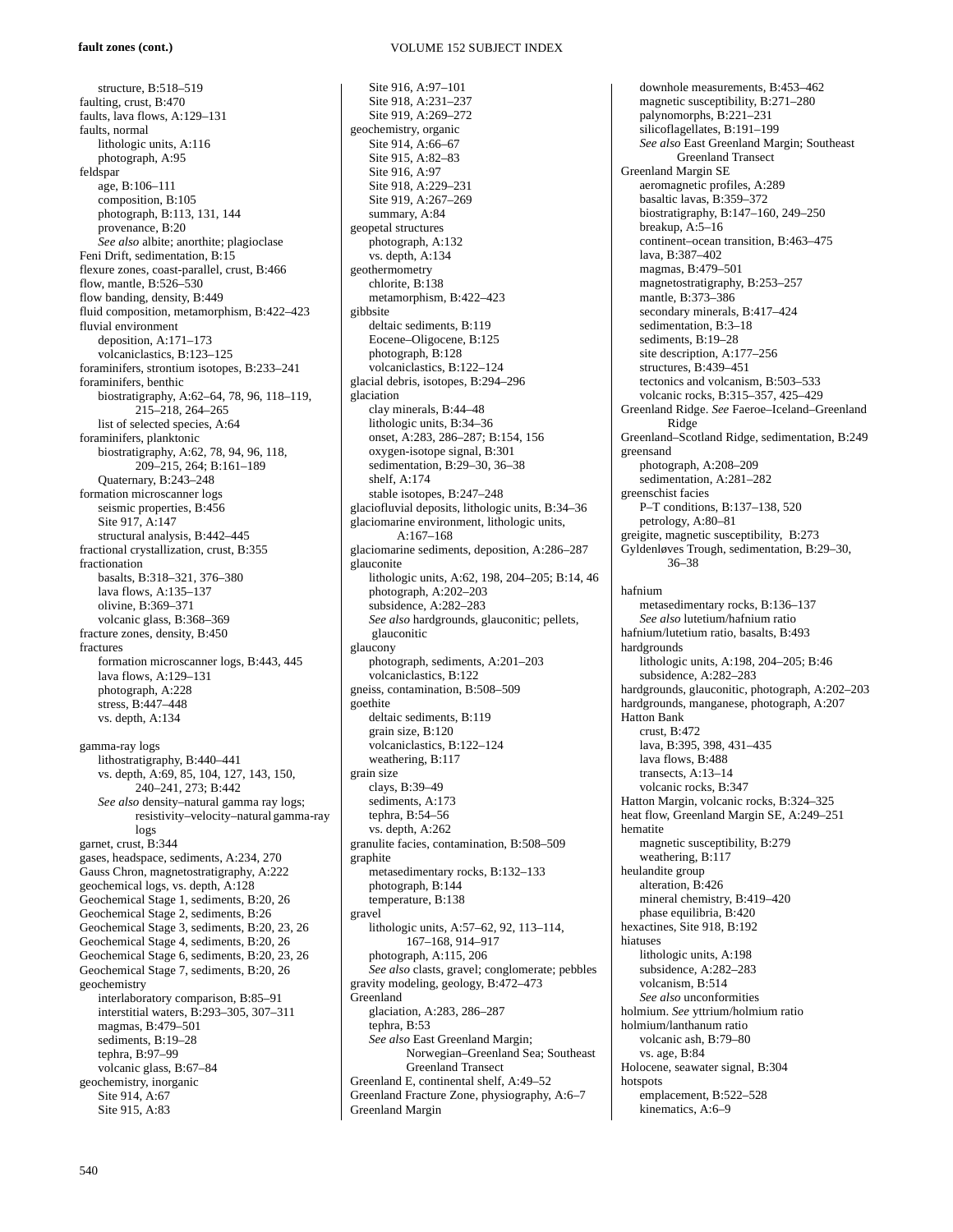hydrocarbons. *See* ethane; methane; propane hydrocarbons, volatile geochemistry, A:82 sediments, A:97, 269 hydroclastics, sediments, A:15 hydrogen index vs. depth, B:284 vs. oxygen index, A:100, 233 hysteresis magnetic susceptibility, B:274–277 ice cores, tephra, B:53 ice rafting reworking, B:195 sediments, A:97 *See also* debris flows, ice-rafted; glaciation Iceland crustal models, B:472–473 physiography, A:6–7 plumes, B:385, 479–501 tephra transport, B:51–64 volcanic ash, B:67–84 volcanic rocks, B:345–346, 431–435 Iceland Plateau, physiography, A:6–7 Iceland Plume, mantle, A:14–15 Iceland–Scotland overflows, currents, B:6–10 igneous petrology Site 915, A:80–82 Site 917, A:121–140 Site 918, A:225–229 igneous rocks composition, A:60; B:489–493 logs, A:283 petrology, A:279–281 igneous units lithology, A:123–125, 225–227 magnetostratigraphy, A:223–224 petrology, A:121–126, 279–281 photograph, A:129–134 stratigraphy, B:507-510 tops and bases, A:123, 227 vs. depth, A:143 illite deltaic sediments, B:119 Pearson correlation coefficients, B:43, 46 vs. depth, B:42 ilmenite, lava, B:412 Imassuak Channel, sedimentation, B:8 index properties sediments, A:67–68, 84–85, 273–274 Site 916, A:102–103, 105, 142–143 Site 918, A:239–244 Site 919, A:273–274 summary, A:86 vs. depth, A:69 interlaboratory comparison, tephrochronology,  $B.85 - 91$ interstitial waters geochemistry, A:84, 97–101; B:293–305, 307–311 sediments, A:67, 235–236 *See also* pore water Irminger Basin biostratigraphy, B:147–160 clays, B:39–49 deep-sea currents, B:6–7, 15–17 evolution, B:26–27 formation, A:5–16 general development, A:282 genesis, A:282–283 interstitial waters, B:293–305 isotope stratigraphy, B:243–248 magnetostratigraphy, B:253–257, 265–269 paleoceanography, A:283

subsidence, A:208 tephra transport, B:51–64 volcanic ash, B:67–84 volcaniclastics, B:93–113 iron, spinels, B:407 iron, total vs. sodium oxide, B:321–322 vs. total iron/(total iron+magnesium) ratio, B:142 iron, total/(total iron+magnesium) ratio vs. silicon, B:142 vs. total iron, B:142 iron number, vs. depth, B:422 iron oxide experimental liquids, B:366 vs. depth, B:24 vs. magnesium oxide, B:61, 100, 371 vs. silica, B:23, 62, 102 vs. sulfur, B:101 *See also* greigite; hematite; limonite; magnetite iron oxide/magnesium oxide ratio (mineral), vs. iron oxide/magnesium oxide ratio (liquid), B:365 iron-titanium oxides mineral chemistry, B:411–412, 416 *See also* ilmenite iron/aluminum ratio, vs. titanium/aluminum ratio, B:297 isochelae, Site 918, B:192, 197 isochrons, age, B:390 isopachs, lithologic units, B:30–36 isotope stratigraphy Cenozoic, B:233–241 Quaternary, B:243–248 isotopes correlation, B:210–211 volcanic rocks, B:351–357 *See also* carbon isotopes; lead isotopes; lithium isotopes; neodymium isotopes; oxygen isotopes; stable isotopes; strontium isotopes Jan Mayen Fracture Zone, physiography, A:6–7 Jan Mayen Island, physiography, A:6–7 Jaramillo Subchron, magnetostratigraphy, A:221; B:268 Kangerlussuaq Basin, pre-rifting sediments, B:520–521 kaolinite grain size, B:120 Pearson correlation coefficients, B:43, 46 volcaniclastics, B:122–124 vs. depth, B:42 weathering, B:117 Katla caldera, tephra, B:64 kerogen sediments, B:285 *See also* hydrocarbons; organic matter Knipovich Ridge, physiography, A:6–7 Koenigsberger ratio, vs. depth, A:122 Kolbeinsey Ridge, physiography, A:6–7 Krabbedalen Formation, stratigraphy, B:225 laboratory comparison, X-ray fluorescence, B:425 Labrador Sea Water, currents, B:6–10, 15 lahars, units, B:102–103 Laki 1783 eruption, tephra, B:53 lanthanum X-ray fluorescence, B:427 *See also* holmium/lanthanum ratio lanthanum/niobium ratio, vs. zirconium/niobium

ratio, B:383

lanthanum/samarium ratio basalts, B:491 vs. depth, B:378, 490 vs. lanthanum/thorium ratio, B:382 vs. lutetium/hafnium ratio, B:382 lanthanum/thorium ratio volcanic rocks, B:339–340, 342 vs. lanthanum/samarium ratio, B:382 vs. silica, B:343 lanthanum/ytterbium ratio, basalts, B:491 lapillistone<sup>-</sup> photograph, B:113 units,  $B:103-105$ laterite-derived facies, lithofacies, B:117 lava age, B:387–402, 486 alteration, B:115–128 composition, B:315–330, 479–501  $crust$ , B:466 emplacement, A:290–291 eruptions, B:486–489 fracture zones, B:450 geochemistry, B:80–84 Lower and Middle Series, B:450 magnetic susceptibility, B:271–280 photograph, A:130 seismic properties, B:453–462 seismic reflectors, A:6–9 stratigraphy, B:509 Tertiary, Atlantic Ocean, A:12–14 X-ray fluorescence, B:425–426 *See also* aa lavas; pahoehoe lavas; volcanic eruptions lava, basaltic composition, B:431–435 lithologic units, A:115 low pressure experiments, B:359–372 paleomagnetism, B:259–264 lava, brecciated, photograph, A:133 lava flows alteration, A:134–135 basalts, A:280–281 breakup volcanism, A:287–288 brecciation, B:338–339 crust, B:344 geochemistry, B:341, 489–491 magma sources, A:137–139 morphology, A:227–228 morphology and lithology, A:126-129 petrography, A:228 petrology, A:131–134 photograph, A:115, 129–134 picrite, B:369–371 position, A:284 stratigraphy, A:135–137 structure, A:129–131, 228 thickness vs. depth, A:126 volcanic margins, B:488 lava flows, altered, volcaniclastics, B:122 lead, vs. depth, B:24 lead-206/lead-204 ratio vs. lead-207/lead-204 ratio, B:354, 492 vs. lead-208/lead-204 ratio, B:355, 492 lead-207/lead-204 ratio, vs. lead-206/lead-204 ratio, B:354, 490 lead-208/lead-204 ratio, vs. lead-206/lead-204 ratio, B:355, 490 lead isotopes volcanic rocks, B:351–357, 489–490 vs. strontium isotopes, B:354 leucoxene, metasedimentary rocks, B:132 lid effect, lithospheric thinning, B:384 limonite, lithologic units, A:76 Lipari, obsidian, B:85–91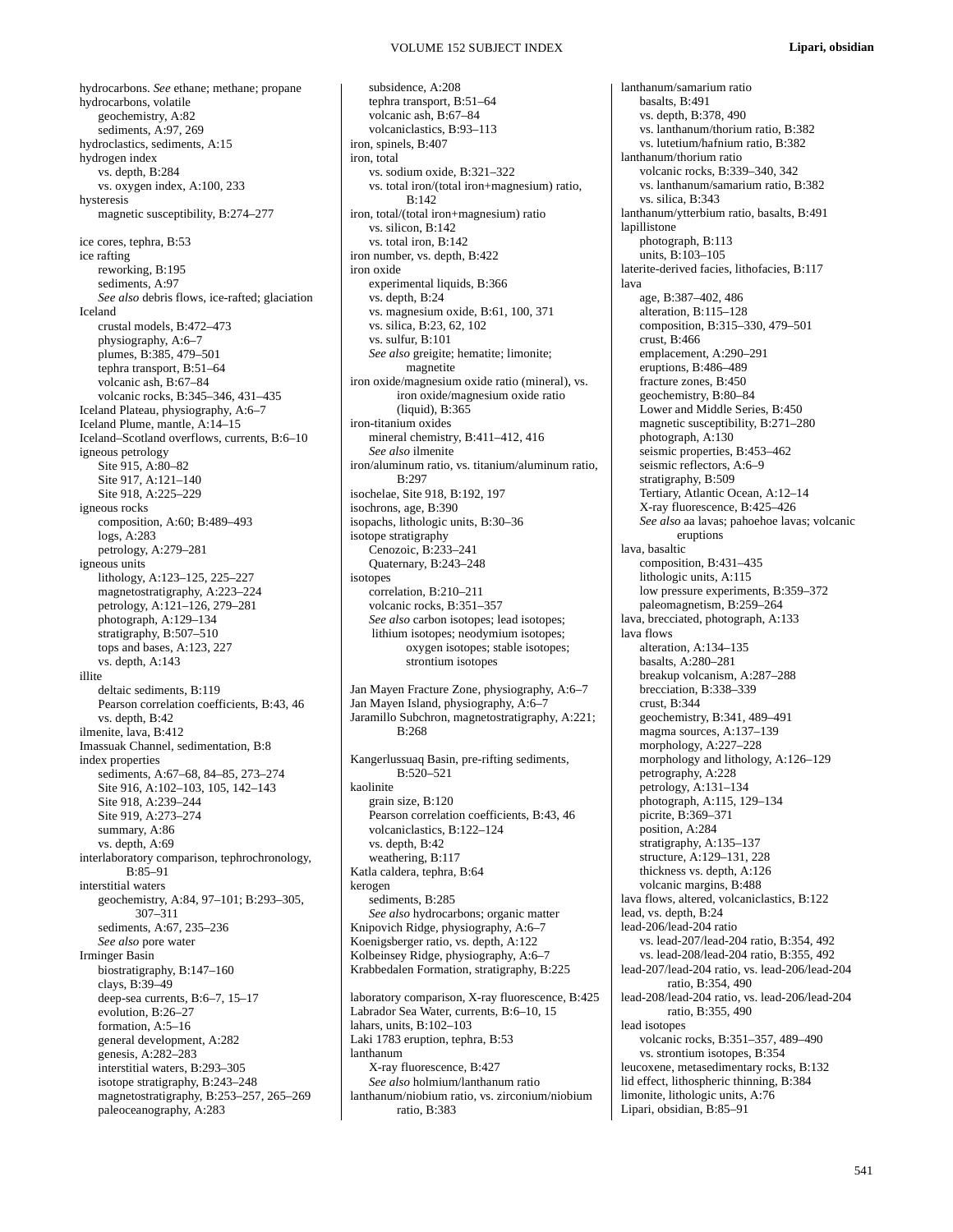#### **liptodetrinite, sediment**s

liptodetrinite, sediments, B:285 liquid lines of descent, basalts, B:363, 365–366 lithium metasedimentary rocks, B:135–137 vs. depth, A:102, 238, 272; B:299, 301 lithium isotopes interstitial waters, B:294, 302–304 vs. depth, B:303 lithofacies, laterite-derived facies, B:117 lithologic Unit I clays, B:43 seismic stratigraphy, B:32–34 lithologic Unit II clays, B:40–43 seismic stratigraphy, B:29–32 lithologic Unit IV, clays, B:41–43 lithologic Unit V, clays, B:41–43 lithologic units Site 914, A:57–62 Site 915, A:75–78 Site 916, A:91–94 Site 917, A:113–117 Site 918, A:195–208 Site 919, A:261–264 Sites 914–917, A:165–173 Unit I, A:57–60, 75–76, 92, 113–114, 165–166, 194–196 Unit II, A:60–62, 76–78, 92–93, 114–115, 166–170, 196–198 Unit III, A:78, 94, 115, 170–173, 198, 202–204 Unit IV, A:115, 170–173, 204–205 Unit V, A:115–116, 204 Unit VI, A:116–117, 204–205 vs. depth, A:240–241 lithosphere contamination, B:508–509 upwelling, B:380 lithostratigraphy deltaic sediments, B:119 downhole measurements, B:440–441, 453–455 lava flows, A:139–140 sediments and volcanics, B:271–280 Site 914, A:57–62 Site 915, A:75–78 Site 916, A:90–94, 113–117, 191–208 Site 919, A:261–264 Sites 914–917, A:164–173 summary, A:285 weathering, B:118 loss on ignition, volcanic rocks, B:336 Lower Series age, B:486 magnetostratigraphy, B:511 stratigraphy, B:508–509, 522 *See also* Middle Series lutetium/hafnium ratio vs. depth, B:378 vs. lanthanum/samarium ratio, B:382 *See also* hafnium/lutetium ratio macerals paleoenvironment, B:289 sediments, B:285 magma fluxes, stratigraphy, B:514–515 magma reservoirs, volcanism, B:348

magmas breakup volcanism, A:287–288 iron oxide, B:371 magnesium oxide, B:494 magmatic flux, mantle, B:525–528 magmatism lava flows, A:137–139

## VOLUME 152 SUBJECT INDEX

Tertiary, A:12–14 magnesium sediments, A:272 vs. calcium, B:295, 298 vs. depth, A:102, 238–239, 271; B:298 weathered basalt, B:119, 121 *See also* iron, total/(total iron+magnesium) ratio magnesium/calcium ratio, vs. depth, A:271 magnesium number basalts, B:366 melting temperature, B:365 olivine, B:406 spinels, B:407 volcanic rocks, B:342 magnesium oxide basalts, A:229; B:344, 363, 365–366, 491, 498 lava, B:341 magmas, B:494 spinels, B:407 volcanic rocks, A:288 vs. calcium oxide, A:229 vs. calcium oxide/aluminum oxide ratio, B:367 vs. depth, B:375, 394, 423 vs. iron oxide, B:371 vs. major oxides, B:100 vs. oxides, B:61 vs. silica, B:23 vs. sulfur, B:101 vs. temperature, B:365 vs. titanium oxide, B:103, 316–318 X-ray fluorescence, B:426 *See also* iron oxide/magnesium oxide ratio (mineral) magnetic anomalies, margins, A:12–15 magnetic data igneous rocks, A:225 volcanic rocks, A:120 *See also* aeromagnetic profiles magnetic declination, vs. depth, A:66 magnetic field, vs. depth, B:444 magnetic inclination, vs. depth, A:66, 82, 99, 121, 225, 267; B:268 magnetic intensity, vs. depth, A:66, 82, 99, 119 magnetic polarity correlation, A:79 depth, B:269 sequences, A:66 vs. depth, A:99 magnetic properties. *See* hysteresis; median destructive fields magnetic susceptibility lava, B:271–280 vs. depth, A:69, 85, 104, 121, 127, 143, 226, 240–241, 273, 275; B:272–274, 278 magnetite demagnetization, B:263–264 magnetic susceptibility, B:273–278 magnetochrons correlation, A:82 vs. depth, A:66, 99 *See also* cryptochrons magnetostratigraphy correlation, B:223–224 Paleogene, B:253–257 Pliocene–Pleistocene, B:265–269 vs. depth, A:224, 267 *See also* biomagnetostratigraphy major elements interstitial waters, B:307–311 metasedimentary rocks, B:133–135 sediments, B:19–28 tephra, B:56 volcanic ash, B:72–77

manganese. *See* hardgrounds, manganese manganese oxide vs. depth, B:24 vs. silica, B:23 mantle contamination, B:353–356, 522–523 emplacement, B:522–528 melting, A:12–14; B:321–324 olivine, B:316–318 sources, B:344–346, 381–384 volcanism, B:373–386, 398 *See also* crust; Mohorovicic discontinuity mantle, anomalous melt-yield, emplacement, B:522–528 mass accumulation rates organic carbon, B:285, 292 vs. age, B:292 Matuyama Chron, magnetostratigraphy, A:221 Matuyama/Gauss boundary, magnetostratigraphy,  $R:268$ mechanical Unit M1, sediments, A:70–71 mechanical Unit M2, sediments, A:70–71 mechanical Unit M3, sediments, A:70–71 mechanical Unit M4, sediments, A:70–71 mechanical units sediments, A:70–71 vs. depth, A:104, 240–241 median destructive fields, vs. depth, A:122, 226 melting basalts, B:359–372 crust, B:344, 498 mantle, A:14–15; B:321–324, 373–386 melting, decompression, basalts, B:380 melts olivine, B:369–371 segregation, B:494–495 Merlin reflector, lithologic units, B:15–16 metabasalts, petrology, A:80–81 metaclaystone photograph, A:116 *See also* claystone, metamorphosed metals. *See* alkali metals; alkaline earths metamorphic rocks, volcaniclastics, B:129–144 metamorphism age, B:139 lithologic units, A:116 P–T conditions, B:137–138, 422 sediments, B:519–520 *See also* greenschist facies metasedimentary rocks chemical composition, B:132, 489–490 composition, B:129–144 crust, B:466–467 mineral composition, B:132 photograph, B:144 metasiltstone photograph, A:116 *See also* siltstone, metamorphosed methane sediments, A:82, 230–231, 269 vs. depth, A:270 micrite, lithologic units, A:198; B:14 microfabric, diamicton, A:168 microfossils deposition, A:286–287 vs. depth, A:262 Mid-Atlantic Ridge, physiography, A:6–7 mid-ocean ridges, kinematics, A:6–9 Middle Series age, B:486 stratigraphy, B:508–509, 522 *See also* Lower Series mineral chemistry

volcanic rocks, B:336–338, 431–435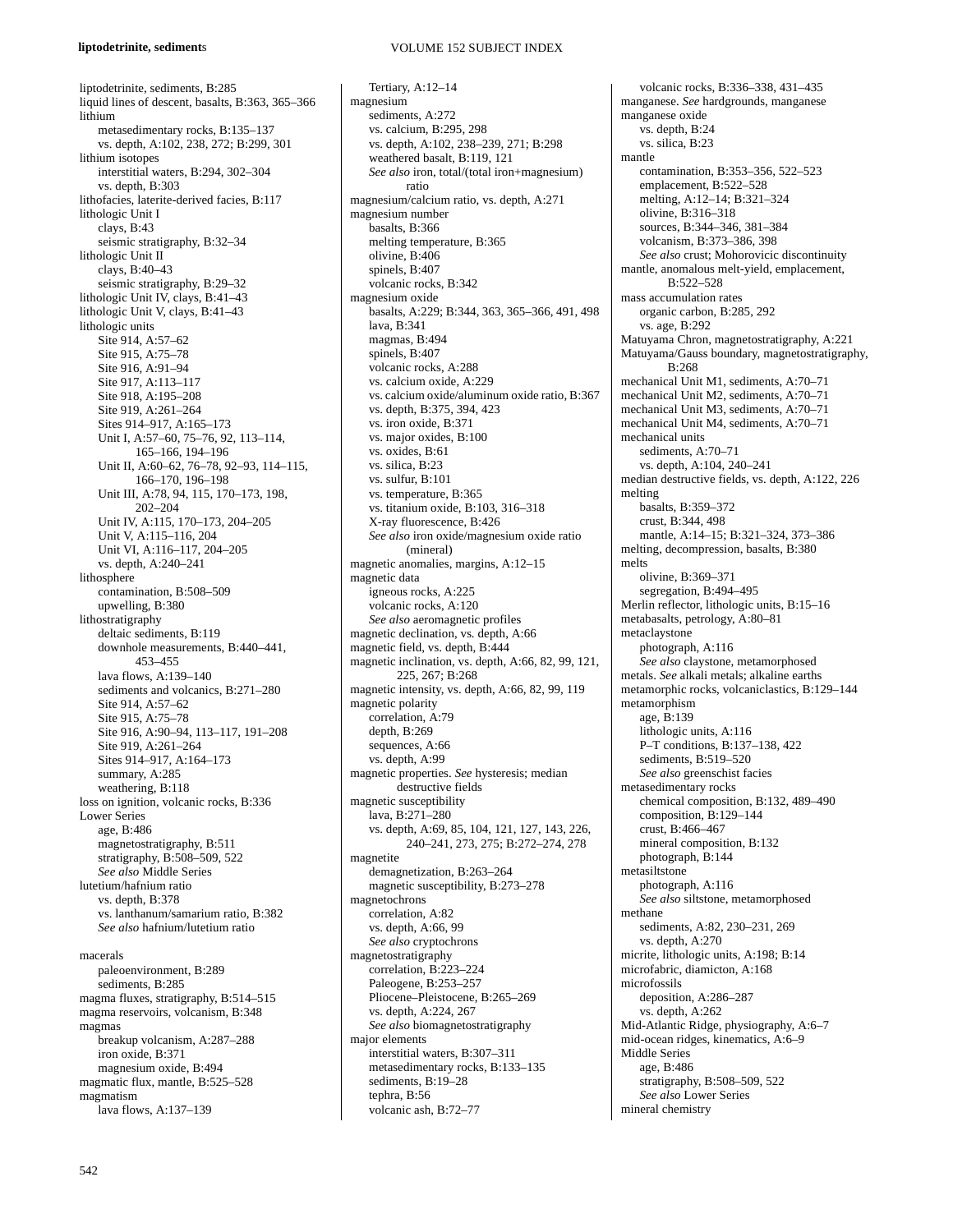clay minerals, B:420–422 volcanic rocks, B:403–416 zeolites, B:419–420 mineral composition, lithologic units, A:171 minor elements, metasedimentary rocks, B:133–135 Miocene biostratigraphy, B:147–160 clays, B:41–43, 46–47 diatoms, B:249–250 lithologic units, A:196–201; B:29–30 magnetostratigraphy, B:253–257 paleoenvironment, B:289 Miocene/Pliocene boundary, lithologic units, B:29–30 moat structures, sedimentation, B:8–17 Mohns Ridge, physiography, A:6–7 Mohorovicic discontinuity crust, B:471 *See also* crust; mantle monactinal*,* Site 918, B:192, 196 monaxons, Site 918, B:192 morphology, continental slope, B:5–6 mound structures, sedimentation, B:8–17 mud, lithologic units, A:92 mud, glaciomarine lithologic units, A:57–62, 167–168 photograph, A:59 mud, laminated, lithologic units, A:168–170 mud, reddish, lithologic units, A:115 mudstone, calcareous lithologic units, A:114 photograph, A:77 multisensor tracks properties, A:237–239 sediments, A:272–273 Site 916, A:101–102 Site 917, A:140–141 muscovite, metasedimentary rocks, B:132 *n-*alkanes, sediments, B:285, 289, 291–292 nannofossils, correlation, B:255–257 nannofossils, calcareous biostratigraphy, A:62, 78, 94, 117, 209, 264;  $B:147-160$ photograph, B:158–160 natrolite alteration, B:426 lava flows, A:134–135 occurrence, B:418 neodymium metasedimentary rocks, B:136 vs. depth, B:489 vs. strontium isotopes, B:490–491 vs. zirconium/niobium ratio, B:492 neodymium isotopes relative stratigraphic position, B:354, 489 vs. silica, B:355 vs. zirconium, B:356 Neogene clays, B:46–48 deposition, B:29–38 paleomagnetism, B:265–269 volcanic ash, B:68–71 volcaniclastics, B:93–113 Neogene, upper geochemistry, B:25 sedimentation, B:3–18 Neovolcanic Zone, physiography, A:6–7 neutron activation analysis, volcanic rocks, B:334 new taxa, *Bolboforma,* B:205 nickel lava flows, A:135–137 metasedimentary rocks, B:136

olivine, B:406 vs. depth, A:126 vs. strontium, A:139 vs. titanium oxide, A:137 niobium metasedimentary rocks, B:136 vs. depth, B:348 vs. zirconium, B:79 X-ray fluorescence, B:427 *See also* barium/niobium ratio; lanthanum/niobium ratio; zirconium/niobium ratio niobium/yttrium ratio vs. zirconium/yttrium ratio, B:84, 345–347, 496–497 niobium/zirconium ratio basalts, B:491 volcanic rocks, B:339–340, 342 vs. depth, B:489 nitrogen sediments, A:67, 82–83, 269 vs. organic carbon, A:83, 231, 269 *See also* carbon, organic/nitrogen ratio North Atlantic Deep Water currents, B:6–10, 14–17 development, A:283; B:154, 156 early formation, A:208, 225 foraminifers, A:204 sediments, B:23 North Atlantic Rifted Margins Detailed Planning Group, plate tectonics, B:482 North Atlantic Tertiary Volcanic Province geochemistry, B:23, 25, 398, 400, 496–498 mantle, A:12–14 volcanic rocks, B:315–350, 487 Norway Basin, physiography, A:6–7 Norwegian–Greenland Sea, sedimentation, B:249 obsidian, interlaboratory comparison, B:85–91 ocean basins, physiography, A:6–7 oceanic gateways, margins, A:15–16 Oceanic Succession, stratigraphy, B:509, 515 oceans. *See* continent/ocean transition Olduvai Subchron biomagnetostratigraphy, A:265–266 magnetostratigraphy, A:221; B:268 Oligocene biostratigraphy, B:147–160 clays, B:41–43, 46 diatoms, B:249–250 lithologic units, A:60–62, 92–93, 202–204 magnetostratigraphy, B:253–257 paleoenvironment, B:289 sedimentation, A:281–282 sponge spicules, B:191–199 olivine alteration, B:426 basalts, B:361, 363, 365–372, 404–405 crust, B:344 fractionation, B:316–318, 369–371 mineral chemistry, B:406, 414 petrology, A:81 picrite, B:340 *See also* basalts, aphyric-olivine; basalts, olivine-aphyric; basalts, olivine-phyric; basalts, olivine-plagioclaseclinopyroxene-phyric; basalts, olivine-plagioclase-phyric olivine, experimental, composition, B:363 olivine-plagioclase cotectic, volcanic glass, B:368–369 opal-CT, weathering, B:117 Orfæjökull eruption, tephra, B:53 organic matter paleoenvironment, B:289

sediments, A:97, 269 *See also* hydrocarbons; kerogen; macerals; *n*-alkanes; resins orthopyroxene, crust, B:344 oxeas, Site 918, B:192, 196 oxygen fugacity lava, B:412–413 vs. temperature, B:413 oxygen index, vs. hydrogen index, A:100, 233 oxygen isotopes foraminifers, B:243–248 interstitial waters, B:294, 301 tephra, B:54 vs. chloride, B:296 vs. depth, B:296, 302–303 oxygen-isotope signal, Pleistocene, B:301 P–T conditions metamorphism, B:137–138 *See also* phase equilibria; pressure; temperature pahoehoe lavas, lava flows, A:126–127, 139 paleoceanography Cenozoic, B:226–227, 283–292 diatoms, B:209–219 margins, A:15–16 nannofossils, B:147–160 Quaternary, B:243–248 Paleocene basins, B:520 margins, A:12–15 metamorphic rocks, B:129–144 Paleocene, upper, plate tectonics, B:482 paleoclimatology Cenozoic, B:154, 156, 289 deposition, A:173 Eocene, B:226–227 margins, A:15–16 Quaternary, B:247–248 volcaniclastics, B:123–125 paleoelevation, transgression, B:516–517 paleoenvironment biostratigraphy, B:161–189 Cenozoic, B:283–292 Eocene, B:225–226 foraminifers, B:243–248 sediments, A:97 transport, B:51–52 volcaniclastics, B:123–125 Paleogene chronostratigraphy, A:15–16 ebridians, B:249–250 lithologic units, A:92–94, 170–173 magnetostratigraphy, B:253–257 volcaniclastics, B:71, 93–113 paleomagnetism Neogene, B:265–269 Paleogene, B:253–257 sediments and volcanics, B:271–280 Site 914, A:64–66 Site 915, A:78–79 Site 916, A:96–97 Site 917, A:119–121; B:259–264 Site 918, A:219–224 Site 919, A:266-267 paleosols deposition, A:173 lithologic units, A:170–173 *See also* pedogenesis paleotopography, rifts, B:517 paleowater age vs. depth, A:175 depth, A:265–266 sedimentation rates, A:225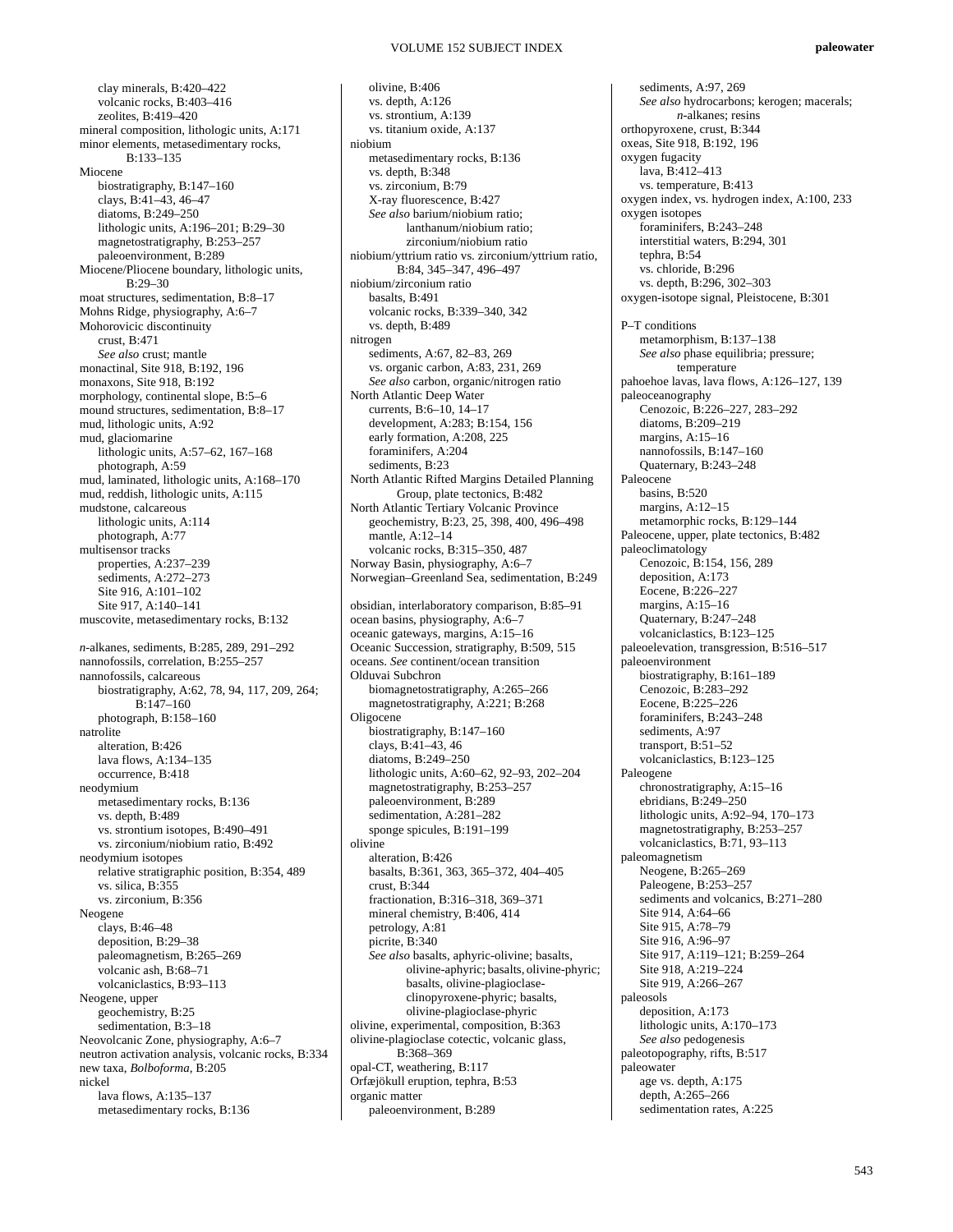#### **Palmason model, seismic reflectors**

#### Palmason model, seismic reflectors, A:8 palynomorphs Cenozoic, B:221–231 *See also* dinoflagellates; pollen paragenesis, photograph, B:128 partial melting, picrite, B:384–385 partition coefficients, mantle, B:381 pebbles photograph, A:129 *See also* gravel pedogenesis volcaniclastics, B:121–124 *See also* paleosols pellets, lithologic units, A:198 pellets, glauconitic, photograph, A:202, 206 petrogenesis, volcanic rocks, B:343–344 petrography volcanic ash, B:68–71 volcanic rocks, B:404–405 phase equilibria basalts, B:361, 363, 365–372 chabazite, B:419–420 heulandite group, B:420 mantle, B:381 phenocrysts olivine, B:406 photograph, B:113 plagioclase, B:407, 409 phillipsite lava flows, A:134–135 lithologic units, A:60–62, 77 phosphorus, metasedimentary rocks, B:135 phosphorus oxide experimental liquids, B:366 vs. silica, B:23 phyllosilicates metamorphism, B:420–423, 489–490 *See also* biotite; clay minerals; muscovite physical properties Site 914, A:67-70 Site 915, A:83–87 Site 916, A:101–105 Site 917, A:140–145 Site 918, A:237–249 Site 919, A:272–276 physiography, Atlantic Ocean, A:6–7 picrite composition, B:324–325, 489–491 lava flows, A:131–132; B:369–371 persistent volume problem, B:384–385 petrography, B:404–405 photograph, A:133 plagioclase, B:408 *See also* basalts plagioclase basalts, B:361, 363, 365–372, 404–405 mineral chemistry, B:407–409, 415 photograph, B:112 *See also* albite; anorthite; basalts, olivineplagioclase-clinopyroxene-phyric; basalts, olivine-plagioclase-phyric; basalts, plagioclase-phyric; basalts, plagioclase-pyroxene-phyric; olivine-plagioclase cotectic plagioclase, experimental, composition, B:363 plate tectonics kinematics, A:6–7; B:503–533 upper Paleocene, B:482 Pleistocene biostratigraphy, B:147–160, 165 diatoms, B:209–219 lithologic units, A:261–264 magnetostratigraphy, B:265–269

### VOLUME 152 SUBJECT INDEX

tephra, B:62–64 Pliocene biostratigraphy, B:147–160 lithologic units, A:195–196, 261–264; B:32–34 magnetostratigraphy, B:265–269 tephra, B:62–64 *See also* Miocene/Pliocene boundary Pliocene/Pleistocene transition, biostratigraphy, B:173 plumes inflation and depletion, B:526–530 mantle, A:14–15; B:479–501, 522–528 picrite, B:385 volcanism, B:348, 398, 503–533 pollen, Cenozoic, B:221–231 polyaxons, Site 918, B:192, 197 polymictic textures, units, B:102–103 pore water strontium isotopes, B:236–237 *See also* interstitial waters porosity vs. compressional wave velocity, B:460 vs. depth, A:85, 104, 240–241, 273 potassium metasedimentary rocks, B:135 sediments, B:20, 23 vs. argon isotopes, B:109 vs. depth, A:102, 238, 272; B:24, 299 *See also* calcium/potassium ratio potassium/calcium ratio, sediments, B:23, 25 potassium logs, vs. depth, A:128 potassium oxide experimental liquids, B:366 vs. depth, B:423 vs. magnesium oxide, B:100 vs. silica, B:23, 62, 102 vs. titanium oxide, B:57, 61, 103 potassium oxide/calcium oxide ratio vs. depth, B:25 vs. sodium oxide/iron oxide ratio, B:26 prehnite, lithologic units, A:116; B:520 pressure, metamorphism, B:422 problematic fossils, biostratigraphy, B:201–208 propane, sediments, A:230–231, 269 provenance, source areas, B:19–28 pseudomorphs clay minerals, B:418 lithologic units, A:117 pumice, photograph, B:112–113 pyrite lithologic units, A:60–62 magnetic susceptibility, B:273 metasedimentary rocks, B:132 photograph, A:94 volcaniclastics, B:122 pyroclastic flows photograph, B:127 *See also* debris flows pyrolysis, Rock-Eval, sediments, A:234 pyroxene mineral chemistry, B:409–411, 416 *See also* basalts, plagioclase-pyroxene-phyric; clinopyroxene; orthopyroxene pyroxene, experimental, composition, B:364 pyrrhotite, magnetic susceptibility, B:273 quartz ice-rafted debris, A:283 lithologic units, A:57–62, 174, 262–264 metasedimentary rocks, B:132–133 units, B:102–103

quartz sandstone

metamorphic rocks, B:131–132

photograph, B:132, 144 **Quaternary** clays, B:46–48 deposition, B:29–38 isotope stratigraphy, B:243–248 lithologic units, A:75–76, 92, 113–114, 167–168, 194–195 sedimentation, B:3–18 *See also* Holocene; Pleistocene; Weichselian rare earths basalts, B:481, 489–491 crust, B:343–344 greenschist facies, B:138 interstitial waters, B:307–311 metasedimentary rocks, B:135–137 picrite, B:340–341 volcanic ash, B:72, 77–79 volcanic glass, B:60–64 volcanic rocks, B:431–435 X-ray fluorescence, B:428 reaction rims, sediments, A:236–237 reaction zones, sediments and volcanics, B:304 recrystallization, quartz sandstone, B:131–132 reflector D, lithologic units, B:15–16 reflectors crust, B:469–472 *See also* blue reflector; Merlin reflector; reflector D; yellow reflector remanent magnetization, anhysteritic inclinations, A:219, 224 vs. depth, A:122, 226 remanent magnetization, natural correlation, A:267 inclinations, A:219–224 sediments, A:96–97; B:267 vs. depth, A:122 resins, paleoenvironment, B:291 resistivity sediments, A:70, 86, 276 Site 916, A:103 Site 918, A:245, 248–249 vs. compressional wave velocity, B:460 vs. depth, A:71, 249–251, 276–277 resistivity logs, vs. depth, B:442 resistivity–velocity–natural gamma-ray logs, A:153–155 Réunion Subchron, magnetostratigraphy, A:221;  $R:268$ reworking, foraminifers, B:237 Reykjanes Ridge, physiography, A:6–7 rhyolite, volcanic glass, B:57–64 rifted margins basalts, B:493, 503–533 Greenland, A:5–16 volcanic and nonvolcanic, A:5–6 rifting Cenozoic, B:139 continental margin, A:289–290 rifts, paleotopography, B:517 rock magnetism, sediments and volcanics, B:271–280 Rockall Plateau lava, B:387–402, 495–497 lava flows, B:488 transects, A:13–14 Rockall Trough, sedimentation, B:15–17 rubidium metasedimentary rocks, B:135–137 vs. depth, B:24 X-ray fluorescence, B:426 Ryberg Formation basalts, A:289 Cretaceous, B:139

oxygen-isotope signal, B:301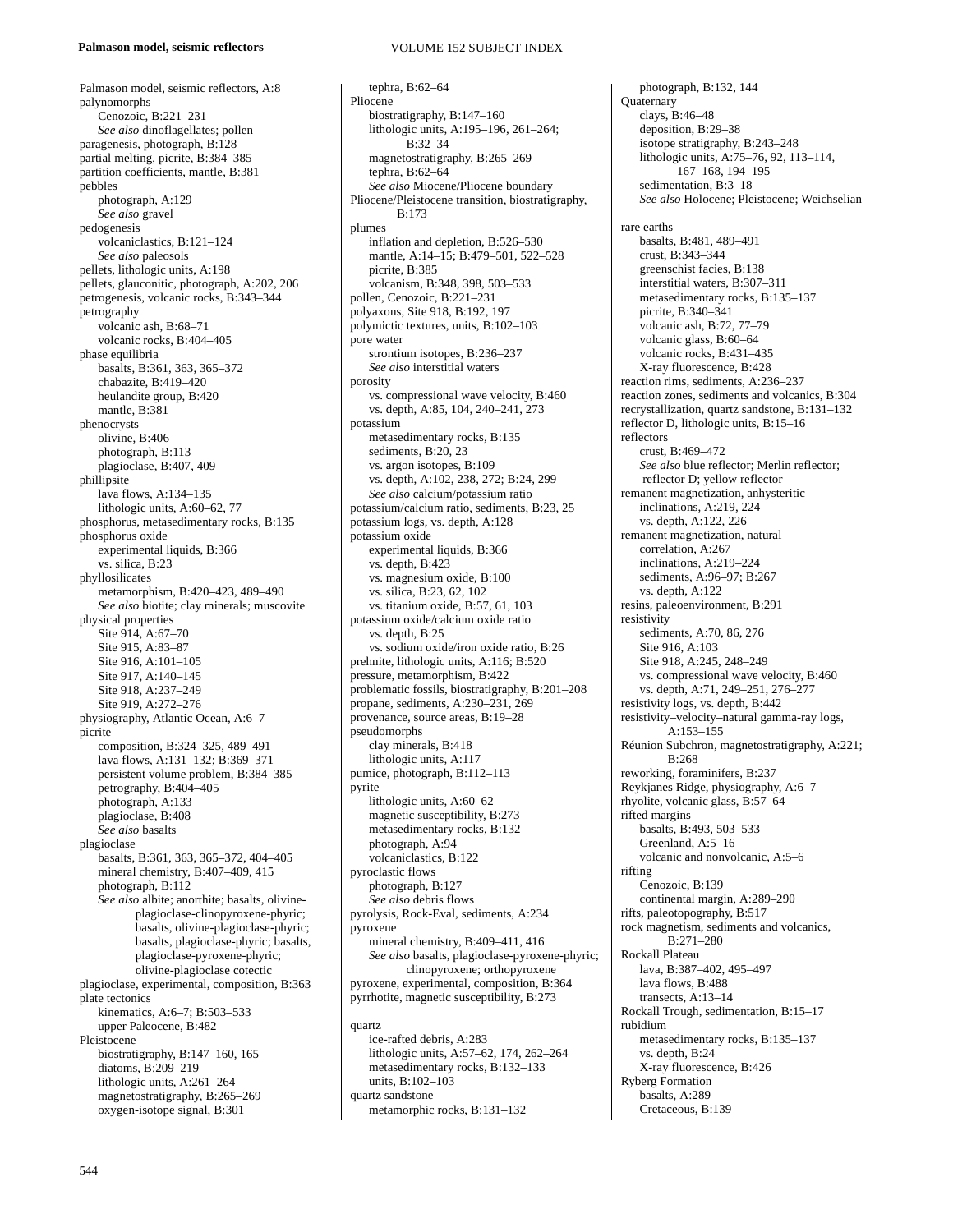**Site 914**

salinity oxygen-isotope signal, B:301 vs. depth, A:103 samarium. *See also* lanthanum/samarium ratio samarium/lutetium ratio basalts, B:493–495 vs. relative stratigraphic position, B:493 sand lithologic units, A:57–62 photograph, A:202 vs. depth, B:42 sand, amphibole-enriched, photograph, A:197 sand, quartz, lithologic units, A:204 sand, silty lithologic units, A:60–62, 75–77, 93 photograph, A:61, 206 sand, turbiditic, photograph, A:205–206 sandstone density, B:449 photograph, A:79, 95 *See also* quartz sandstone sandstone, calcareous composition, A:63 lithologic units, A:60–62 sandstone, metamorphosed, lithologic units, A:115–116 sandstone, quartzose, lithologic units, A:115–116 saponite alteration, B:426 mineral chemistry, B:421 saponite/celadonite mixed minerals, mineral chemistry, B:421 saprolite lithologic units, A:204 volcaniclastics, B:123 scandium basalts, B:344 metasedimentary rocks, B:136 vs. zirconium, B:324–325, 345 X-ray fluorescence, B:427 *See also* zirconium/scandium ratio scolecite, lava flows, A:134–135 Scoresby Sound, volcanic rocks, B:347 Scotland. *See* Iceland–Scotland overflows Scotland Ridge. *See* Greenland–Scotland Ridge SDRS. *See* seaward-dipping reflector sequences sea-level changes, Eocene, B:225–226 seafloor spreading seismic reflectors, A:6–9 spreading rates, B:512, 521–522 structure, B:518–519 seafloor spreading anomalies, crust, B:463–464 seafloor spreading systems, stratigraphy, B:509 seaward-dipping reflector sequences, A:6–16; B:470–501, 506–528 seawater signal, Holocene, B:304 secondary minerals distribution and chemistry, B:417–424 vs. depth, A:134 sedimentary structures, lithologic units, A:116 sedimentation basement, A:281–282 continental rise, B:3–18 events and age, A:286 lithologic units, A:208 transport, B:51–52 volcaniclastics, B:123–125 sedimentation rates age vs. depth, A:175 geochemical data, A:98–99 magnetostratigraphy, B:268–269 Site 914, A:66

unconformities, B:520

Site 915, A:79–80 Site 916, A:97 Site 917, A:121 Site 918, A:224–225 Site 919, A:267 Sites 914–917, A:173–174 sedimentology metasedimentary rocks, B:129–131 volcanic ash, B:68–71 sediments age, B:139 alteration, B:115–128 clays, B:39–49 correlation, B:520–521 geochemistry, B:19–28 magnetic susceptibility, B:271–280 magnetostratigraphy, B:265–269 pre-rifting, B:519–520 succession, A:50-51 volcanic ash, B:95–113 sediments, alluvial, photograph, A:115 sediments, prebasaltic, crust, B:466–467 segregation, melts, B:494–495 seismic data, Greenland SE, B:4–16 seismic facies, sedimentation, B:8–17 seismic profiles Atlantic Ocean, A:42; B:4–16 crust, B:466–469 Site 918, A:190–191 Site 919, A:260 Sites 914–917, A:160, 162–165, 281, 284; B:31–36 seismic properties, lava, B:453–462 seismic reflectors basalts, A:280–281 sediments, A:50–51 sequences, A:6–9 velocity, A:159–160 *See also* seaward-dipping reflector sequences seismic sequences, continental slope, B:7–17 seismic stratigraphy lava, B:460–461 Sites 914–917, A:159–164; B:29–36 seismic waves propagation, B:460–461 *See also* compressional wave velocity seismograms, synthetic vs. two-way traveltime, A:150 well-log units, A:149 Senja Fracture Zone, physiography, A:6–7 Sequence 1, sediments, A:50–51 Sequence 2, sediments, A:50–51 Sequence 3, sediments, A:50–51 Sequence 4, sediments, A:50–51 shear strength, undrained sediments, A:68–70, 86 Site 916, A:103 vs. depth, A:70–71 shear wave velocity, vs. compressional wave velocity, B:459 shelf sediments, isotopes, B:294–296 siderite photograph, A:94 weathering, B:117 sideromelane, photograph, B:112 silica basalts, B:363, 365–366, 491 experimental liquids, B:366 geochemical data, A:99 lava, B:341 metasedimentary rocks, B:135 sediments, A:237, 270, 272 volcanic rocks, B:342 vs. age, B:71

vs. barium/zirconium ratio, B:320–321, 343 vs. cerium/yttrium ratio, B:343 vs. depth, A:239, 272; B:24, 56, 423 vs. magnesium oxide, B:61, 100 vs. major oxides, B:23, 62, 102 vs. neodymium isotopes, B:355 vs. sodium oxide, Lipari, B:88–89 vs. sodium oxide+potassium oxide, B:99 vs. sodium oxide/potassium oxide ratio, B:26 vs. strontium/zirconium ratio, B:343 vs. titanium oxide, B:319 X-ray fluorescence, B:426 silicate, vs. depth, A:102, 239, 272 silicic composition, volcanic glass, B:57–64 siliciclastics, lithologic units, A:76 silicoflagellates continental rise, B:191–199 Paleogene, B:249–250 silicon, vs. total iron/(total iron+magnesium) ratio, B:142 silicon/aluminum ratio weathered basalt, B:119, 121 zeolites, B:419–420 silicon/iron ratio, weathered basalt, B:119, 121 sills composition, A:229 flows, A:227 geochemistry, B:341, 343 silt lithologic units, A:194–195, 196, 198, 261–264 photograph, B:128 sediments, A:199 sedimentation, A:281–282 vs. depth, B:42 silt, clayey lithologic units, A:76–77, 261–264 photograph, B:127 silt, glaciomarine, lithologic units, A:113–114 silt, massive, photograph, A:197 silt, quartzose, lithologic units, A:196, 198, 202 silt, sandy lithologic units, A:60–62, 76–77, 168–170, 204 photograph, A:77 silt, volcaniclastic lithologic units, A:93, 114, 196 photograph, A:207–208 siltstone, volcaniclastics, B:122 siltstone, metamorphosed lithologic units, A:115–116 *See also* metasiltstone similarity coefficients, geochemistry, B:87–89 sinusoidal-spicules, Site 918, B:192, 197 Site 338, lava eruptions, B:488 Site 342, lava eruptions, B:488 Site 552 lava, B:431–435 lava eruptions, B:488 Site 553, lava, B:395, 431–435 Site 554, lava, B:395, 431–435, 488 Site 555, lava, B:395, 431–435, 488 Site 914, A:53–71 biostratigraphy, A:62–64; B:147–148, 164,  $250$ coring, A:57 inorganic geochemistry, A:67, 97–101 interstitial waters, B:294–296 lithostratigraphy, A:57–62 magnetic susceptibility, B:272–273 magnetostratigraphy, B:253–254 operations, A:55–57 organic geochemistry, A:66–67 paleomagnetism, A:64–66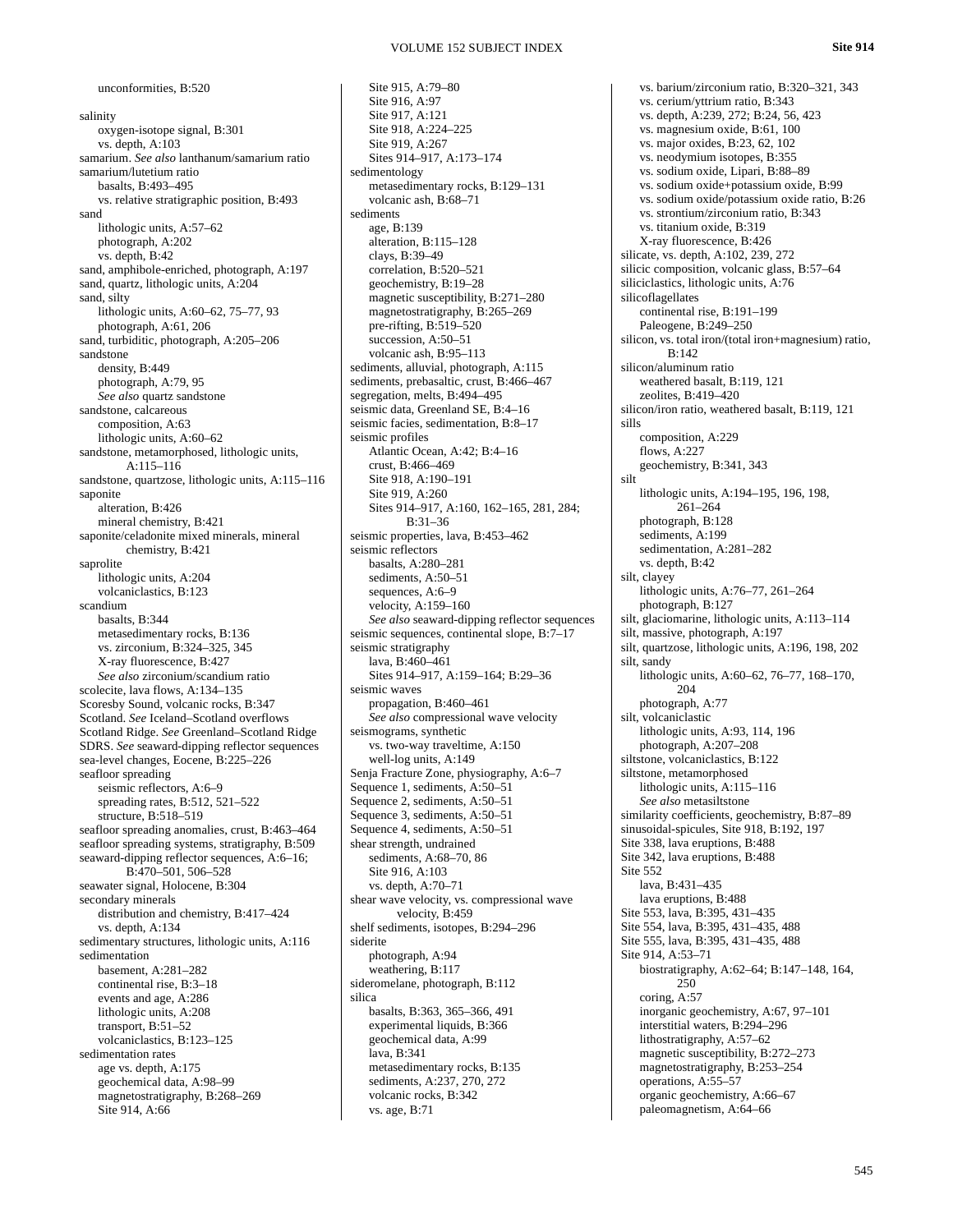physical properties, A:67–70 sedimentation rates, A:66 site description, A:53–71 Site 915, A:73–87 alteration, B:117 biostratigraphy, A:78; B:148–149, 164–165, 250 coring, A:75 igneous petrology, A:80–82 inorganic geochemistry, A:83, 97–101 interstitial waters, B:294–296 lava, B:395 lithostratigraphy, A:75–78 magnetostratigraphy, B:254 operations, A:74–75 organic geochemistry, A:82–83 paleomagnetism, A:78–79 palynomorphs, B:221, 225 physical properties, A:83–87 sedimentation rates, A:79–80 site description, A:73–87 summary, A:87 volcanic rocks, B:316, 341 Site 916, A:89–105 alteration, B:117, 490–491 biostratigraphy, A:94, 96; B:149, 165 coring, A:90 inorganic geochemistry, A:97–101 interstitial waters, B:294–296 lithostratigraphy, A:90–94 magnetostratigraphy, B:254 operations, A:90 organic geochemistry, A:97 paleomagnetism, A:96–97 palynomorphs, B:221, 224–225 physical properties, A:101–105 sedimentation rates, A:97 site description, A:89–105 Site 917, A:107–158 alteration, B:117, 119 basaltic lavas, B:359–372 biostratigraphy, A:117–119; B:149 coring, A:112 downhole measurements, A:145–151; B:453–462 igneous petrology, A:121–140; B:489–490 lava, B:390–395 lithostratigraphy, A:113–117 magnetic susceptibility, B:278–279 magnetostratigraphy, B:254 metamorphic rocks, B:129–144 operations, A:110–113 paleomagnetism, A:119–121; B:259–264 palynomorphs, B:221–222 physical properties, A:140–145 secondary minerals, B:417–424 sedimentation rates, A:121 site description, A:107–158 structures, B:439–451 volcanic rocks, B:316, 338–341, 403–416, 510–512, 518–519 volcaniclastics, B:93–113 Site 918, A:177–256 alteration, B:119, 121 background and scientific objectives, A:179–182 biostratigraphy, A:208–219; B:149–154, 165–172, 201–208, 250 clays, B:39–49 coring, A:192 heat flow, A:249–251 igneous petrology, A:225–229 inorganic geochemistry, A:231–237 interstitial waters, B:293–305

# VOLUME 152 SUBJECT INDEX

isotope stratigraphy, B:233–241 lava, B:395 lithostratigraphy, A:191–208 magnetic susceptibility, B:272, 275–277 magnetostratigraphy, B:254–256, 265–269 operations, A:182–191 organic carbon, B:283–292 organic geochemistry, A:229–231 paleomagnetism, A:219–224 palynomorphs, B:222–223, 225 physical properties, A:237–249 sedimentation rates, A:224–225 sediments, B:19–28 silicoflagellates, B:191–199 site description, A:177–256 subsidence, A:224–225 volcanic ash, B:67–84 volcanic rocks, B:316, 341, 343, 490–491, 512–513 volcaniclastics, B:93–113 Site 919, A:257–277 background and scientific objectives, A:259 biostratigraphy, A:264–266; B:154–155, 173–175, 209–219 clays, B:39–49 coring, A:261 inorganic geochemistry, A:269–272 interstitial waters, B:293–305 isotope stratigraphy, B:233–241, 243–248 lithostratigraphy, A:261–264 magnetic susceptibility, B:274–277 magnetostratigraphy, B:265–269 operations, A:259–261 organic geochemistry, A:267–269 paleomagnetism, A:266–267 physical properties, A:272–276 sedimentation rates, A:267 site description, A:257–277 tephra transport, B:51–64 volcanic ash, B:67–84 site surveys, pre-cruise, A:45–46 Sites 914–917 lithologic units, A:165–173 lithostratigraphy, A:164–175 sedimentation rates, A:173–174 seismic stratigraphy, A:159–164 shelf stratigraphy, A:159–175 smectite deltaic sediments, B:119 lithologic units, A:60–62, 202 mineral chemistry, B:420–422 Pearson correlation coefficients, B:43, 46 sediments, B:44–48 vs. depth, B:42 *See also* celadonite/smectite mixed mineral; chlorite/smectite mixed mineral Snaefellses eruption, volcanic ash, B:80–84 Snorri Drift, sedimentation, B:8, 15 sodium metasedimentary rocks, B:135 obsidian, B:87 sediments, B:20, 23 vs. depth, A:102, 238, 272; B:24, 299 sodium/chloride ratio interstitial waters, B:299–300 vs. calcium, B:298 vs. depth, B:300 sodium/chlorine ratio sediments, A:236 vs. depth, A:239, 272 sodium/ferric iron ratio, sediments, B:20 sodium oxide experimental liquids, B:366 vs. depth, B:423

vs. silica, B:23, 88–89 vs. total iron, B:321–322 X-ray fluorescence, B:426 sodium oxide+potassium oxide, vs. silica, B:99 sodium oxide/iron oxide ratio vs. depth, B:25 vs. potassium oxide/calcium oxide ratio, B:26 sodium oxide/potassium oxide ratio, vs. silica,  $B.26$ soils photograph, B:127–128 volcaniclastics, B:121–124 soils, red, photograph, A:129, 132 sonic tool, seismic properties, B:455–456 sources, mantle, B:522–528 Southeast Greenland Transect seismic reflectors, A:9–12 *See also* East Greenland Margin; EG63 Transect; Greenland Margin spectral gamma-ray logs, vs. depth, A:128 spectrometry, plasma-emission, inductively coupled, interstitial waters, B:307–311 spectrometry, plasma-mass, inductively coupled, interstitial waters, B:307–311 spherasters, Site 918, B:192, 197 spherulites, lava, B:412 spicules, lithologic units, A:57–62 spinel lherzolite, sources, B:344 spinels, mineral chemistry, B:407, 415 sponge spicules, continental rise, B:191–199 spores, Cenozoic, B:221–231 spreading rates, seafloor spreading, B:512 stable isotopes foraminifers, B:243–248 vs. age, B:247 vs. depth, B:246 stratigraphy basalts, B:376–380 drifts, B:14–17, 29–36 metasedimentary rocks, B:129–131 tephra, B:55–56 volcanic ash, B:95–113 volcanic rocks, B:337–341, 343 volcanism, B:467–468, 483–484, 506–510, 522 *See also* age; biostratigraphy; chronostratigraphy; Continental Succession; dating; lithostratigraphy; magnetostratigraphy; Oceanic Succession streptasters, Site 918, B:192, 197 stress fields, fracturing, B:445 strongyles*,* Site 918, B:192, 196 strontium interstitial waters, B:300–301 metasedimentary rocks, B:135–137 vs. depth, A:102, 238, 271; B:298 vs. nickel, A:139 X-ray fluorescence, B:427 strontium isotopes basalts, B:491 foraminifers, B:233–241 interstitial waters, B:293–294, 300–301 volcanic rocks, B:351–357, 489–490 vs. depth, B:234, 236–238, 301, 303 vs. lead isotopes, B:354 vs. neodymium, B:490–491 strontium/zirconium ratio volcanic rocks, B:339–340, 342 vs. silica, B:343 structural analysis, formation microscanner, B:442–445 structural contours, lithologic units, B:30–36

structure, metasedimentary rocks, B:129–131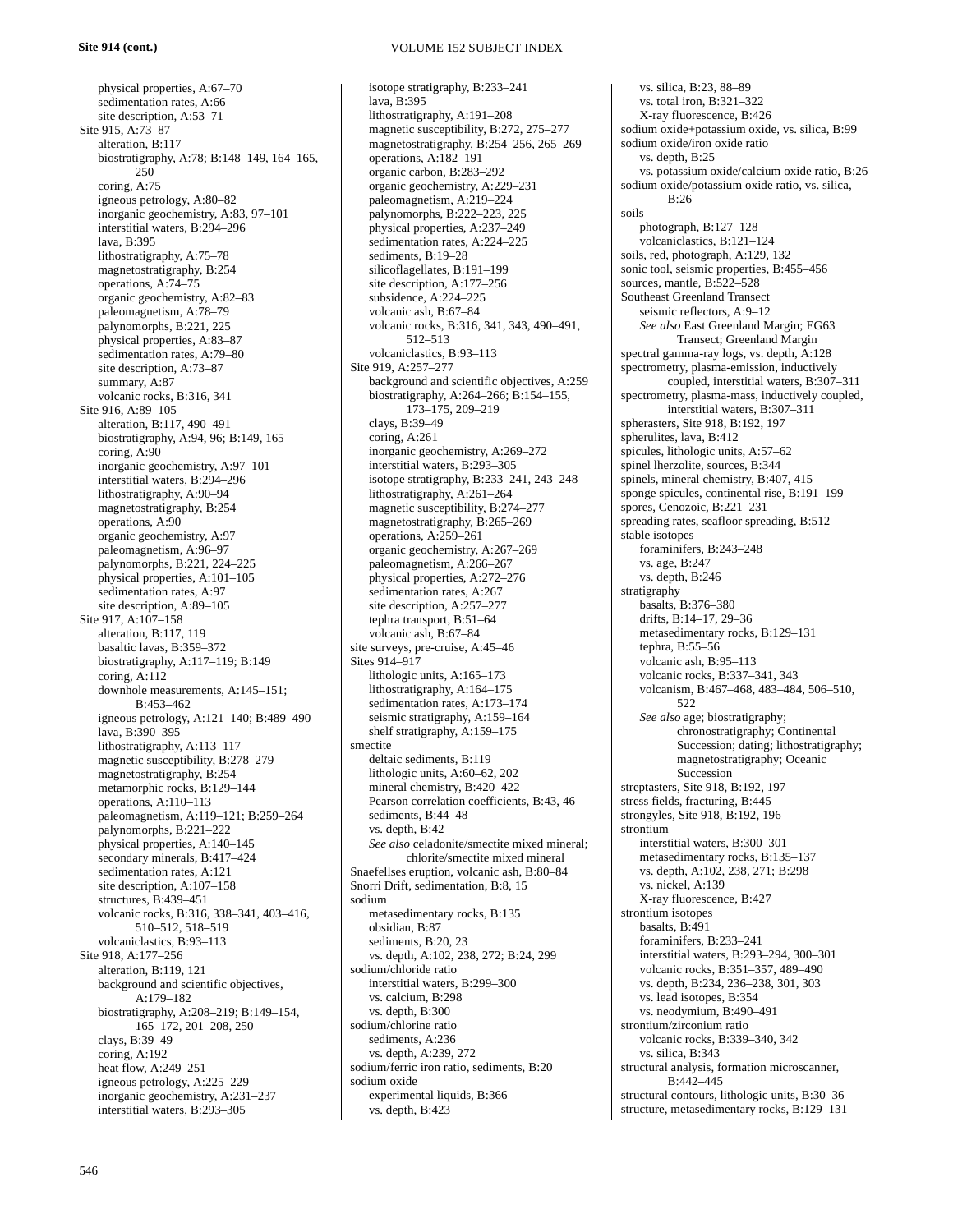structures, electrical logs, B:439–451 styles, Site 918, B:192, 196 subsidence continental margin, A:282–283 margins, A:15 rifts, B:517–518 shelf, A:174 Site 918, A:224–225 subsidence, post-breakup, crust, A:291–292 sulfate geochemical data, A:98–99 sediments, A:234–235 vs. depth, A:102, 237–238, 271 sulfur sediments, A:67, 82–83 vs. iron and magnesium oxides, B:101 surface water, environment, B:245–247 tantalum, metasedimentary rocks, B:136–137 Taupo eruption, tephra, B:53 tectonics continental margin, A:288–292; B:521–522 crust, B:466–467, 503–533 stages, A:290 temperature chlorite, B:138 metamorphism, B:422 planktonic foraminifers, B:176–177 Site 918, A:249, 251 vs. depth, A:256 vs. magnesium oxide, B:365 vs. oxygen fugacity, B:413 vs. time, A:252–255 temperature, mean, annual, Cenozoic, B:226–227 temperature, melting, magnesium number, B:365 tephra electron probe data, B:96–97 transport, B:51–64 tephrochronology, interlaboratory comparison, B:85–91 **Tertiary** lava, B:387–402 magmatism, A:12–14 volcanism, A:49–50 textures metamorphic rocks, B:131 tephra, B:97 thermal conductivity basalts, A:248–249 sediments, A:70, 87, 276 Site 916, A:103 Site 917, A:144–145 Site 918, A:245, 248–249 vs. degree of alteration and vesicularity, A:147 vs. depth, A:71, 145–146, 248, 256, 276 thermomagnetic curves, magnetic susceptibility, B:276–279 thickness lithologic units, A:170 tephra, B:54 vs. compressional wave velocity, B:461 thomsonite alteration, B:426 mineral chemistry, B:419 occurrence, B:418 thorium metasedimentary rocks, B:137 *See also* lanthanum/thorium ratio thorium/lead ratio, vs. depth, B:378 thorium/tantalum ratio, metasedimentary rocks, B:136 thorium logs, vs. depth, A:128 tilting histograms, B:446–447

lava flows, A:129 Tindfjallajökull eruption, tephra, B:64 titanium volcanic rocks, B:340 vs. zirconium, B:136 *See also* ilmenite; iron-titanium oxides titanium oxide experimental liquids, B:366 lava flows, A:137–139 vs. depth, B:24 vs. magnesium and calcium oxides, B:103 vs. magnesium oxide, B:100, 316–318 vs. nickel, A:137 vs. potassium oxide, B:57, 61, 103 vs. silica, B:23, 319 titanium/aluminum ratio vs. depth, B:295, 297 vs. iron/aluminum ratio, B:297 titanomagnetite, lava, B:411–412 trace elements basalts, B:376–380, 497 igneous rocks, A:230 interstitial waters, B:307–311 metasedimentary rocks, B:133–137 sediments, B:19–28 volcanic ash, B:72, 77–79 volcanic glass, B:60–64 volcanic rocks, B:335–343, 431–435 transects mantle, B:522–528 seafloor spreading anomalies, B:463–464, 506 transgression, sediments, B:516–517 transport sedimentation, B:8–14 tephra, B:51–64, 99, 101 triaxons, Site 918, B:192, 197 triods, Site 918, B:192, 197 trough fills, lithologic units, B:34–36 tuff lava flows, A:126–127, 133–134 petrography, B:405 photograph, A:129, 131; B:113 units, B:103–105 tuff, ash-flow, photograph, A:131 tuff, eutaxitic, plagioclase, B:409 turbidites deposition, A:286–287 geochemistry, B:23–28 lithologic units, A:195, 198, 202; B:41 metamorphic rocks, B:131 photograph, A:197, 203–206 turbidity currents, sedimentation, B:3–18 tylostyles, Site 918, B:192, 196–197 unconformities Cenozoic, lithologic units, B:29–36 continental margin, A:288–292 continental slope, B:7–17 correlation, B:521–522 crust, B:518–519 lithologic units, A:92–94 sedimentation rates, A:225 volcanism, A:49–50 *See also* hiatuses unconformity 1–2, lithologic units, B:15–16 underway geophysics, Atlantic Ocean, A:41–43 uplifts crust, A:291–292; B:521–522 rifts, B:517–518 upper rise, sedimentation, B:3–18 upwelling, lithosphere, B:380 uranium logs, vs. depth, A:128 vanadium, metasedimentary rocks, B:136

Vandfaldsdalen Formation basalts, A:289 correlation, B:521 veins calcite, B:120 clay minerals, B:418 lithologic units, A:116 vs. depth, A:134 veins, dendritic, volcaniclastics, B:122 velocimetry sediments, A:68, 85, 274–275 Site 916, A:103 Site 917, A:143–144 Site 918, A:241, 245 velocity  $crust$ , B $\cdot$ 471 Sites 914–917, A:159–160 vs. depth, A:86, 104, 245, 275 velocity, acoustic volcanic rocks, A:145 vs. depth, A:144 velocity logs, vs. depth, B:442, 457 vesicles clay minerals, B:418 petrology, A:81 photograph, A:229; B:113 vitrinite, sediments, B:285 vitrodetrinite, sediments, B:285 Vøring Margin transects, A:14 volcanic rocks, B:324–325 Vøring Plateau physiography, A:6–7 volcanic rocks, B:347 volcanic ash distribution, A:263; B:62–64 geochemistry, B:67–84 lithologic units, A:57–62, 262–264 paleoenvironment, B:51–64 photograph, A:262–263; B:70 sediments, B:95-113 stratigraphy, B:509–510 *See also* ash layers; volcanic glass; volcaniclastics volcanic components, sediments, A:236–237 volcanic eruptions tephra, B:99, 101 *See also* lava volcanic glass basalts, B:362 geochemistry, B:67–84 interlaboratory comparison, B:85–91 mineral chemistry, B:412, 416 paleoenvironment, B:51–64 phase equilibria, B:367 photograph, B:112–113 *See also* clasts, vitric volcanic glass, experimental, composition, B:362 volcanic glass, silicic, geochemistry, B:57–64 volcanic plateaus, rifts, B:517 volcanic provinces, demagnetization, B:263–264 volcanic rocks composition, B:331–357, 425–429, 315–330 lithology, A:123–125 magnetic susceptibility, B:271–280 mineral chemistry, B:403–416 petrology, A:279–281 photograph, A:129–134 stratigraphy, A:227 X-ray fluorescence, B:431–435 *See also* breccia, volcanic; conglomerate, volcanic; lapillistone; obsidian; rhyolite volcaniclastics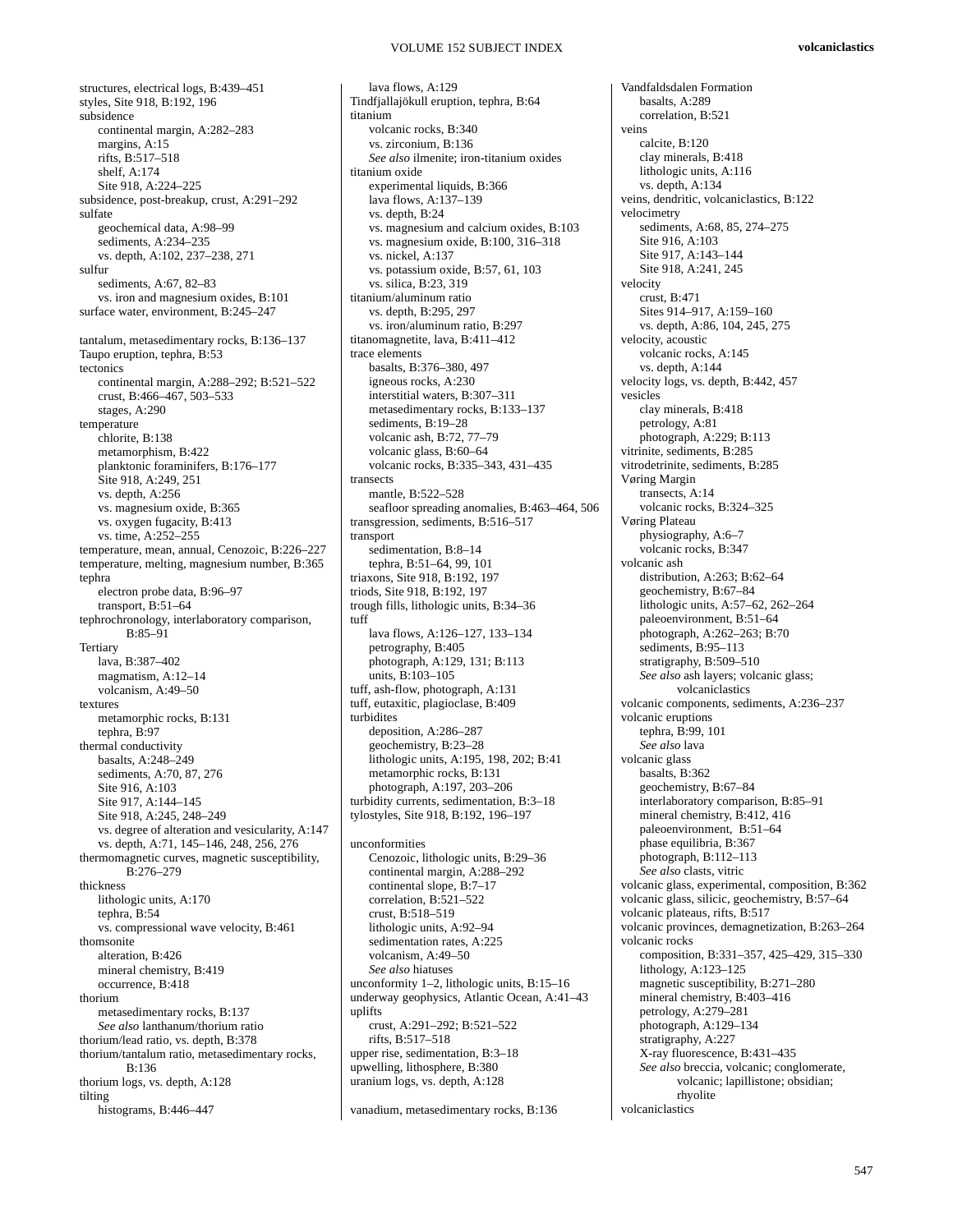## **volcaniclastics (cont.)**

alteration, B:115–128 ice-rafted debris, A:283 lava flows, A:126–127 lithologic units, A:76, 93, 115, 170–174, 204 metamorphic rocks, B:129–144 Paleogene, B:71 photograph, A:95; B:112–113 sediments, A:15 stratigraphy, B:484 volcanism basement, A:49–50 continental margin, A:5–16; B:503–533 continental to oceanic transition, B:348 crust, B:465–469 eruptions, B:67–68, 486–489 mantle, B:373–386 stages and breaks, B:514 tephra, B:99, 101, 105–107 *See also* eruptions; Laki 1783 eruption; Neovolcanic Zone volcanism, breakup, development, A:287–288 water squeeze cakes, interstitial waters, B:307–311 waveform data, lava, B:458 weathering hematite, B:117 source areas, B:19–28 *See also* alteration; basalts, weathered; diagenesis weathering features, lava flows, A:126–127 Weichselian, sedimentation, B:36–38 well-log units, A:149–151

*abbreviatum, Homotryblium*, Site 918, B:229 *abisectus, Cyclicargolithus*, Site 918, A:209;  $B.159$ *Acarinina acceleratoria*, Site 918, B:171, 189 *Acarinina bullbrooki*, Site 918, B:171, 188 *Acarinina densa*, Site 918, A:214; B:171 *Acarinina intermedia*, Site 918, B:171 *Acarinina lozanoi*, Site 918, B:171, 188 *Acarinina matthewsae*, Site 918, B:171 *Acarinina medizzai*, Site 918, B:188 *Acarinina pentacamerata*, Site 918, A:214; B:171, 188 *Acarinina primitiva*, Site 918, B:188 *Acarinina rugosoaculeata*, Site 918, B:188 *Acarinina soldadoensis angulosa*, Site 918, B:171 *acceleratoria, Acarinina*, Site 918, B:171, 189 *Achilliodinium biformoides*, Greenland E, B:225 *Achomosphaera ramulifera*, Greenland E, B:226 *acostaensis, Neogloboquadrina* East Greenland Margin, B:164, 173, 175, 234 Site 914, B:164 Site 918, A:211, 215; B:170, 202, 240 *acrostoma, Paragloborotalia*, Site 918, A:211, 213 *Actinocyclus curvatulus*, Site 919, B:210, 218 *aculeata, Bulimina*  Site 918, A:216 Site 919, A:264 *Adnatosphaeridium multispinosum*, Site 918,  $B:230$ *Adonnadonna primadonna*, Site 918, B:194, 199

*abbreviata, Uvigerina*, Site 915, A:78

# VOLUME 152 TAXONOMIC INDEX

well-logging lava, B:458–459 Site 917, A:145–151 wollastonite projection, basalts, B:369–371 wood fragments lithologic units, A:60–62, 93 photograph, A:95, 203

X-ray diffraction data, sediments, A:198 X-ray fluorescence data igneous rocks, A:230 lava, B:431–435 sedimentary rocks, A:117 volcanic rocks, A:136, 138; B:333–334, 425–429

yellow reflector, lithologic units, B:15–16 ytterbium. *See* lanthanum/ytterbium ratio yttrium metasedimentary rocks, B:136 volcanic rocks, B:337 X-ray fluorescence, B:427–429 *See also* cerium/yttrium ratio; niobium/yttrium ratio; zirconium/yttrium ratio yttrium/holmium ratio, volcanic ash, B:80

#### zeolites

alteration, B:426 distribution and chemistry, B:417–424 lava flows, A:135 lithologic units, A:60–62 mineral chemistry, B:419–420 vs. depth, A:134

# **152 TAXONOMIC INDEX**

*Alabamina wilcoxensis*, Site 914, A:62 *alazanensis, Bulimina*, Site 918, A:216 *alleni, Cibicidoides*, Site 914, A:62 *Alnipollenites verus*  Greenland E, B:225–226 Site 916, B:221 *altiaperturus, Globigerinoides*, Site 918, A:213, 215 *altispira globosa, Dentoglobigerina*, Site 918, A:213, 215; B:170 *altus, Chiasmolithus*  Greenland Margin SE, B:154 Site 914, A:62, 66; B:148 Site 918, B:154, 159 *Amaurolithus delicatus*?, Site 918, B:158 *amiculum, Caligodinium*, Greenland E, B:225 *Ammodochium rectangulare,* Site 918, B:194, 199 *ancyrea, Systematophora*, Site 918, B:229 *anfracta, Tenuitella*, Site 914, A:63–64 *angiporoides, Subbotina*, Site 918, B:171 *anguloluminosus, Retitricolpites*, Site 918, B:231 *angustelineata, Thalassiosira*, Site 919, B:218 *Anomalina*(?) sp., Site 917, A:118 *Anomalinoides* cf. *howelli*, Site 918, A:218 *Anomalinoides* cf. *nobilis*, Site 917, A:118 *Anomalinoides nobilis*  Site 914, A:62 Site 917, A:118 *antarctica, Bolboforma*, Site 918, B:202, 208 *antiqua antiqua, Ebriopsis*, Site 918, B:194 *Apectodinium augustum*, Greenland E, B:225 *Apectodinium homomorphum*, Greenland E, B:224

*See also* chabazite; clinochlore; clinoptilolite; heulandite group; natrolite; phillipsite zinc, alteration, B:426 zirconium metasedimentary rocks, B:136 vs. neodymium isotopes, B:356 vs. niobium, B:79 vs. scandium, B:324–325, 345 vs. titanium, B:136 vs. zirconium/niobium ratio, A:140 *See also* barium/zirconium ratio; niobium/zirconium ratio zirconium/niobium ratio basalts, A:229, 280 metasedimentary rocks, B:136 volcanic ash, B:79–80 vs. age, B:84 vs. barium/zirconium ratio, A:287 vs. cerium/yttrium ratio, B:322–324 vs. lanthanum/niobium ratio, B:383 vs. neodymium, B:492 vs. zirconium, A:140 zirconium/scandium ratio basalts, B:493–495 vs. depth, B:489 zirconium/yttrium ratio basalts, A:229 volcanic rocks, B:342 vs. depth, A:137; B:375 vs. niobium/yttrium ratio, B:84, 345–347, 496–497 zoning, diatoms, B:211, 214

*Apectodinium parvum*, Greenland E, B:224 *Apectodinium quinquelatum*, Greenland E, B:224 *apiculata, Bachmannocena*, Site 918, B:194, 198 *Aquilapollenites spinulosus*, Greenland E, B:225–226 *Arecipites brandenburgensis*, Site 918, B:230–231 *Arecipites* spp., Site 918, B:224, 226 *Areolegira* cf. *coronata*, Site 918, B:222–223, 226 *Areolegira* cf. *senonensis*, Site 918, B:222 *Areosphaeridium diktyoplokus*  Greenland E, B:225 Site 918, B:223, 226, 229 *asanoi, Reticulofenestra*, Site 918, A:209 *Astrononion gallowayi*, Site 919, A:264 *Astrononion* spp., Site 918, B:234 *atlantica, Neogloboquadrina*  East Greenland Margin, B:177, 234 Site 918, A:210–211, 214; B:202, 241 Site 919, A:264–265; B:237 *atlantica* dextral*, Neogloboquadrina*, Site 918,  $B:241$ *augustum, Apectodinium*, Greenland E, B:225 *Azolla massulae*, Greenland E, B:225 *Bachmannocena apiculata*, Site 918, B:194, 198 *badenensis, Bolboforma*, Site 918, A:218–219; B:202, 207 *barleanus, Melonis,* Site 918, A:216 *baroemoenensis, Dentoglobigerina*, Site 918, A:211 *bartonensis, Cerebrocysta,* Greenland E, B:225 *biformoides, Achilliodinium*, Greenland E, B:225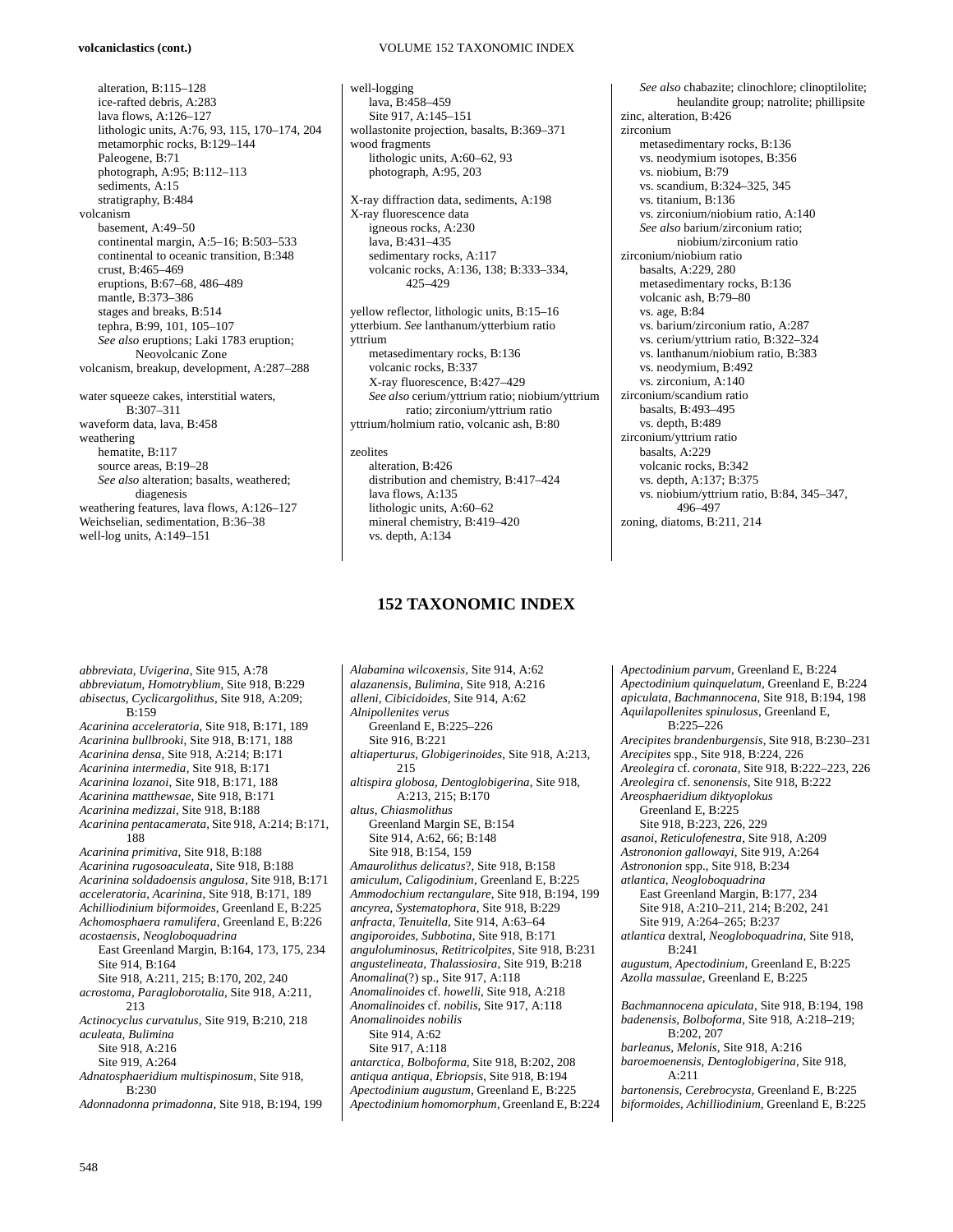*bigelowii, Braarudosphaera*, Site 918, B:158 *bigotii, Stephanolithion,* Site 919, B:160 *bijugatus, Zygrhablithus,* Site 918, A:209; B:159 *birnageae, Globorotalia*, Site 918, B:170 *bisecta, Reticulofenestra*  Site 916, A:94 Site 917, A:117; B:149 Site 918, A:209; B:154 *bisphericus, Globigerinoides* East Greenland Margin, B:164 Site 918, A:213; B:170, 236, 241 *Blackites spinosus*, Site 917, B:149 *Bolboforma antarctica,* Site 918, B:202, 208 *Bolboforma badenensis*, Site 918, A:218–219; B:202, 207 *Bolboforma badenensis* Zone, Site 918, B:202, 204 *Bolboforma capsula*, Site 918, B:202, 207 *Bolboforma clodiusi,* Site 918, A:219 *Bolboforma compressibadenensis*, Site 918, B:202, 204, 208 *Bolboforma compressispinosa* Zone, Site 918, B:202, 204 *Bolboforma danielsi*, Site 918, B:202, 204, 208 *Bolboforma danielsi* Zone, Site 918, B:202, 204 *Bolboforma fragori*, Site 918, B:202, 207 *Bolboforma groenlandica* n. sp., Site 918, B:202, 204–205, 207 *Bolboforma irregularis*, Site 918, A:219; B:202, 204, 208 *Bolboforma laevis*, Site 918, A:218–219; B:202, 204, 207 *Bolboforma laevis* Zone, East Greenland Margin, B:175, 204 *Bolboforma metzmacheri*, Site 918, A:218–219;  $B:207$ *Bolboforma metzmacheri* Zone, Site 918, B:202, 204 *Bolboforma reticulata*, Site 918, A:219; B:202 *Bolboforma reticulata* Zone, Site 918, B:202, 204 *Bolboforma rotunda,* Site 918, B:202, 208 *Bolboforma* sp. 1 aff. *Bolboforma spinosa*, Site 918, B:202 *Bolboforma* sp. 2, Site 918, B:202, 204, 206, 208 *Bolboforma* sp. 2 aff. *Bolboforma antarctica*, Site 918, B:202, 208 *Bolboforma* sp. A, Site 918, A:219 *Bolboforma* sp. B, Site 918, A:218–219; B:205–207 *Bolboforma spinosa*, Site 918, B:202, 208 *Bolboforma spinosa* Zone, Site 918, B:202 *Bolboforma spiralis*, Site 918, B:202 *Bolboforma* spp., Site 918, A:208, 218–219; B:165, 201–208 *Bolboforma subfragoris,* Site 918, A:219; B:175, 202, 204, 207 *Bolboforma subfragoris* Zone, East Greenland Margin, B:175, 202, 204 *boweri, Turborotalia,* Site 918, B:171, 188 *Braarudosphaera bigelowii,* Site 918, B:158 *brandenburgensis, Arecipites*, Site 918, B:230–231 *Brizalina* sp., Site 919, A:265 *Bulimina aculeata* Site 918, A:216 Site 919, A:264 *Bulimina alazanensis*, Site 918, A:216 *Bulimina* sp., Site 917, A:118 *Buliminella elegantissima*  Site 914, A:63 Site 919, A:264 *Buliminella* spp., Site 918, B:234 *bullbrooki, Acarinina*, Site 918, B:171, 188 *bulloides, Globigerina* 

East Greenland Margin; B:176, 234 Site 914, A:62–64; B:164 Site 915, A:78 Site 917, A:118 Site 918, A:210–211, 213–214; B:240 Site 919, A:264; B:246 *bulloides, Pullenia,* Site 918, A:216; B:234 *Calcidiscus leptoporus* Site 914, A:62 Site 918, A:209 Site 919, B:154, 158 *Calcidiscus macintyrei*, Site 919, A:264–265; B:154 *Calcidiscus premacintyrei*  Greenland Margin SE, B:154 Site 918, B:151, 159 *calida, Globigerina*, Site 919, A:264 *Caligodinium amiculum*, Greenland E, B:225 *callosus, Toweius*, Site 918, A:209 *capsula, Bolboforma*, Site 918, B:202, 207 *carteri, Helicosphaera*, Site 918, B:158 *Caryapollenites circulus*  Greenland E, B:225 Site 916, B:221, 231 Site 918, B:224, 226 *Caryapollenites* spp. Greenland E, B:225 Site 918, B:224 *Caryapollenites veripites*  Site 916, B:221 Site 918, B:222, 226, 231 *Cassidulina* cf. *teretis*, Site 918, A:215 *Cassidulina laevigata,* Site 914, A:64 *Cassidulina norvangi* Site 914, A:63 Site 915, A:78 Site 916, A:96 Site 918, A:215 Site 919, A:264–265 *Cassidulina* spp., Site 918, B:234 *Cassidulina teretis*  Site 914, A:62–64 Site 915, A:78 Site 916, A:96 Site 918, A:215 Site 919, A:264 *Cassigerinella chipolensis*, Site 918, B:189 *Catapsydrax dissimilis*  East Greenland Margin, B:164 Site 918, A:213; B:170 *Catapsydrax* spp., Site 918, A:213; B:171 *Catapsydrax unicavus,* Site 918, A:213; B:170, 189 ?*Catinaster* sp., Site 918, B:159 *centrocarpum, Operculodinium*, Site 917, B:222 *Cerebrocysta bartonensis*, Greenland E, B:225 *Charelesdowniea coleothrypta,* Site 918, B:222–223, 230 *Chiasmolithus altus*  Greenland Margin SE, B:154 Site 914, A:62, 66; B:148 Site 918, B:154, 159 *Chiasmolithus eograndis*, Site 918, B:160 *Chiasmolithus expansus*, Site 918, B:160 *Chiasmolithus oamaruensis*, Site 915, B:149 *Chiasmolithus solitus*  Site 915, A:78; B:149 Site 917, A:117; B:149 Site 918, A:209; B:154, 159 *Chiloguembelina* cf. *cubensis,* Site 918, B:188 *Chiloguembelina cubensis*  East Greenland Margin, B:164 Site 915, B:164

Site 918, A:214; B:189 *Chiloguembelina* sp., Site 915, A:78 *chipolensis, Cassigerinella,* Site 918, B:189 *chlamydophora, Samlandia*, Greenland E, B:225 *Chondrites*  lithologic units, A:116, 196, 198, 204–205 metasedimentary rocks, B:130–131 occurrence, A:283 photograph, sediments, A:200, 207–208 *Cibicides lobatulus* Site 914, A:63 Site 915, A:78 Site 916, A:96 Site 917, A:118 *Cibicides refulgens* Site 914, A:63 Site 915, A:78 Site 916, A:96 Site 917, A:118 Site 919, A:264 *Cibicides* spp. Site 914, A:63 Site 915, A:78 Site 916, A:96 Site 917, A:118 *Cibicidoides alleni*, Site 914, A:62 *Cibicidoides kullenbergi*, Site 918, A:216–217 *Cibicidoides sinistralis,* Site 918, A:216–217 *Cibicidoides* spp. Site 914, A:62 Site 915, A:78 Site 918, A:216; B:234 *cinctum, Hystrichokolpoma*, Site 918, B:223, 229 *ciperoensis, "Globigerina"*, East Greenland Margin, B:176 *circulus, Caryapollenites*  Greenland E, B:225 Site 916, B:221, 231 Site 918, B:224, 226 *Clausicoccus fenestratus*, Site 918, B:159 *clithridium, Phthanoperidinium,* Greenland E, B:225 *clodiusi, Bolboforma*, Site 918, A:219 *Coccolithus formosus,* Greenland Margin SE, B:154 *Coccolithus miopelagicus*  Greenland Margin SE, B:154 Site 918, B:151, 158 *Coccolithus pelagicus*  Site 914, A:62; B:147 Site 917, A:117 Site 918, B:149–150 *coleothrypta, Charelesdowniea*, Site 918, B:222–223, 230 *comatum, Cometodinium,* Site 918, B:222–223, 226 *Cometodinium comatum*, Site 918, B:222–223, 226 *compressa, Membranilarnacea*, Site 918, B:230 *compressibadenensis, Bolboforma,* Site 918, B:202, 204, 208 *condylos, Dracodinium,* Greenland E, B:225 *conicus, Sphenolithus,* Site 918, B:154 *connecta, Zeaglobigerina*, Site 918, A:213; B:170, 236, 241 *constricta, Naviculopsis,* Site 918, B:194, 198 *Corbisema hastata hastata,* Site 918, B:194, 198 *Corbisema triacantha*, Site 918, B:194, 198 *Cordosphaeridium cracenospinosum,* Site 918,  $B.230$ *Cordosphaeridium exilimurum,* Site 918, B:230 *Cordosphaeridium gracile,* Site 918, B:222–223, 226 *Cordosphaeridium gracile–Areolegira* cf.

549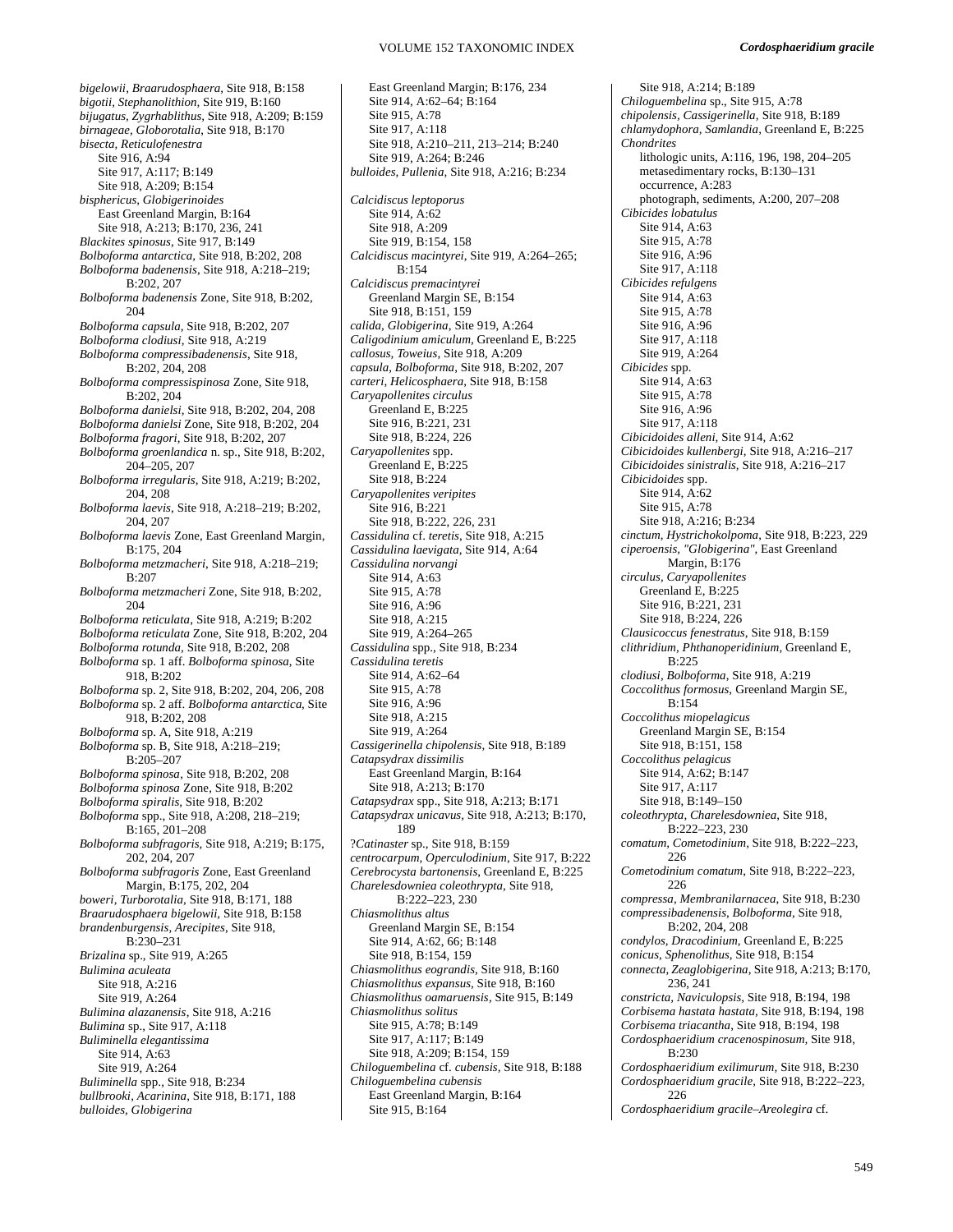*senonensis* association, Site 918, B:222 *Cordosphaeridium gracile–Cometodinium comatum* association, Site 918, B:222–223 *Cordosphaeridium gracile–Cordosphaeridium inodes* association, Site 918, B:222–223 *Cordosphaeridium inodes*, Site 918, B:222–223 *coronata, Areolegira* cf., Site 918, B:222–223, 226 *cracenospinosum, Cordosphaeridium,* Site 918, B:230 *Craniopsis octo,* Site 918, B:194 *crassaformis, Globorotalia,* Site 918, A:210, 214 *cretacea, Prediscosphaera,* Site 919, B:160 *Cribroperidinium giuseppei*, Site 918, B:222 *cristata, Nannotetrina*, Site 918, B:154, 160 *crociapertura, Subbotina*, Site 918, B:189 *crux crux, Distephanus*, Site 918, B:194, 198 *cubensis, Chiloguembelina*  East Greenland Margin, B:164 Site 915, B:164 Site 918, A:214; B:189 *cubensis, Chiloguembelina* cf., Site 918, B:188 *curvatulus, Actinocyclus,* Site 919, B:210, 218 *curvirostris, Proboscia,* Site 919, B:210, 215, 217, 219 *Cyclicargolithus abisectus*, Site 918, A:209; B:159 *Cyclicargolithus floridanus* Greenland Margin SE, B:154 Site 917, B:149 Site 918, A:209; B:151, 159 *cylindrica, Nitzschia*, Site 919, B:218 *danielsi, Bolboforma,* Site 918, B:202, 204, 208 *danvillensis, Pseudohastigerina*, Site 918, A:214; B:189 *daviesii, Reticulofenestra* Greenland Margin SE, B:154 Site 914, A:62, 66; B:148 Site 916, A:94 Site 917, B:149 Site 918, A:209; B:154, 159 *Deflandrea phosphoritica*, Greenland E, B:225 *dehiscens, Globoquadrina*  East Greenland Margin, B:164 Site 918, A:211, 213; B:170 *delicatus*?*, Amaurolithus*, Site 918, B:158 *densa, Acarinina*, Site 918, A:214; B:171 *Denticulopsis seminae*, Site 919, B:211 *Dentoglobigerina altispira globosa*, Site 918, A:213, 215; B:170 *Dentoglobigerina baroemoenensis*, Site 918,  $A:211$ *Dentoglobigerina galavisi*, Site 918, B:189 *Dentoglobigerina langhiana,* Site 918, B:170 *Dicolpopollis luteticus*, Site 918, B:226 *Dicolpopollis* spp., Site 918, B:227 *Dictyocha messanensis*, Site 918, B:194, 198 *diktyoplokus*, *Areosphaeridium* Greenland E, B:225 Site 918, B:223, 226, 229 *Diphyes ficusoides*, Site 918, B:223 *Discoaster druggii*?, Site 918, B:159 *Discoaster intercalaris*, Site 918, B:158 *Discoaster kuepperi*, Site 918, B:154, 160 *Discoaster lodoensis*, Site 918, B:154, 160 *Discoaster quinqueramus*, Site 918, A:209; B:150–151, 158 *Discoaster saipanensis*, Site 915, B:160 *Discoaster* sp. 1, Site 918, B:158 *Discoaster* sp. 2, Site 918, B:158 *Discoaster* sp. 3, Site 918, B:159 *Discoaster* sp. 4, Site 918, B:160 *discolorpites, Salixipollenites*, Site 918, B:231 *dissimilis, Catapsydrax* 

East Greenland Margin, B:164 Site 918, A:213; B:170 *Distephanus crux crux*, Site 918, B:194, 198 *distichiforme, Inaperturopollenites*, Site 918, B:226 *doliolus, Pseudoeunotia,* Site 919, B:211, 217 *Dracodinium condylos,* Greenland E, B:225 *Dracodinium politum,* Site 918, B:230 *Dracodinium simile*, Site 918, B:223 *druggii*?*, Discoaster*, Site 918, B:159 *dubius, Neococcolithus*, Site 918, B:159 *dutertrei, Neogloboquadrina*  Site 914, A:63–64; B:164 Site 915, A:78 Site 918, A:210; B:234, 241 Site 919, A:264 *Eatonicysta ursulae*  Greenland E, B:225 Site 918, B:222–223, 226, 230 *Eatonicysta ursulae–Areosphaeridium diktyoplokus* association, Site 918, B:223 *Ebriopsis antiqua antiqua*, Site 918, B:194 *echinatum, Phthanoperidinium*  Greenland E, B:225 Site 918, B:222–223, 226 *ecuadorensis, Oridorsalis*  Site 914, A:62 Site 918, A:216 *Eilohedra* sp., Site 914, A:63 *elegantissima, Buliminella*  Site 914, A:63 Site 919, A:264 *Elphidium excavatum*  Site 914, A:62–64 Site 915, A:78 Site 916, A:96 Site 918, A:215 Site 919, A:264 *Elphidium* spp., Site 918, B:234 *Emiliania huxleyi* Site 914, A:62; B:147 Site 918, A:209; B:149–150 Site 919, A:264; B:154 *eocaena, Subbotina,* Site 918, A:214 *eograndis, Chiasmolithus*, Site 918, B:160 *Epistominella exigua*  Site 918, A:216 Site 919, A:265 *excavatum, Elphidium*  Site 914, A:62–64 Site 915, A:78 Site 916, A:96 Site 918, A:215 Site 919, A:264 *exigua, Epistominella*  Site 918, A:216 Site 919, A:265 *exigua, Pseudoparrella*  Site 918, A:215–216 Site 919, A:265 *exilimurum, Cordosphaeridium,* Site 918, B:230 *expansus, Chiasmolithus*, Site 918, B:160 *fenestratus, Clausicoccus*, Site 918, B:159 *ficusoides, Diphyes*, Site 918, B:223 *flebile, Phthanoperidinium* cf., Site 918, B:229 *floridanus, Cyclicargolithus*  Greenland Margin SE, B:154 Site 917, B:149 Site 918, A:209; B:151, 159 *formosus, Coccolithus,* Greenland Margin SE, B:154

*fragori, Bolboforma,* Site 918, B:202, 207

*fusiformis, Stainforthia*, Site 919, A:265 *galavisi, Dentoglobigerina*, Site 918, B:189 *Gallitellia vivans,* Site 914, A:63 *gallowayi, Astrononion*, Site 919, A:264 *gelida, Reticulofenestra*  Site 918, A:209; B:150–151, 158 Site 919, A:264 *Gephyrocapsa* spp. Site 914, A:62; B:148 Site 918, A:209; B:150 Site 919, A:264; B:154 *giuseppei, Cribroperidinium*, Site 918, B:222 *glabra, Membranilarnacea*, Site 918, B:230 *Globigerina bulloides*  East Greenland Margin; B:176, 234 Site 914, A:62–64; B:164 Site 915, A:78 Site 917, A:118 Site 918, A:210–211, 213–214; B:240 Site 919, A:264; B:246 *Globigerina calida*, Site 919, A:264 *"Globigerina" ciperoensis*, East Greenland Margin, B:176 *Globigerina rubescens* Site 918, B:240 Site 919, A:264 *Globigerina* sp. A, Site 919, A:264 *"Globigerina" venezuelana* Site 915, A:78 Site 918, A:211, 213 *Globigerinatheka* cf. *index*, Site 918, B:189 *Globigerinatheka* sp., Site 918, B:189 *Globigerinita glutinata*  Site 914, A:63–64 Site 915, A:78 Site 917, A:118 Site 918, A:210–211 Site 919, A:264 *Globigerinita juvenilis*  Site 914, A:63–64 Site 915, A:78 Site 917, A:118 Site 918, A:210–211; B:171 Site 919, A:264 *Globigerinita quinqueloba*, East Greenland Margin, B:176 *Globigerinoides altiaperturus*, Site 918, A:213, 215 *Globigerinoides bisphericus*  East Greenland Margin, B:164 Site 918, A:213; B:170, 236, 241 *Globigerinoides immaturus*, Site 918, B:170 *Globigerinoides quadrilobatus*, Site 918, A:211, 213, 215 *Globigerinoides* spp., East Greenland Margin, B:164, 176 *Globigerinoides trilobus,* Site 918, A:211, 213, 215; B:170 *globigerum, Streptochilus,* Site 918, B:240 *Globocassidulina* spp., Site 918, B:234 *Globocassidulina subglobosa*, Site 918, A:216 *Globoquadrina dehiscens*  East Greenland Margin, B:164 Site 918, A:211, 213; B:170 *Globoquadrina praedehiscens,* Site 918, B:170 *Globoquadrina puriensis*, Site 915, A:78 *Globoquadrina sellii,* Site 918, B:171 *Globoquadrina tapuriensis*, Site 915, A:78 *"Globoquadrina" tapuriensis*, Site 915, B:164 *Globorotalia birnageae*, Site 918, B:170 *Globorotalia* cf. *menardii*, Site 918, A:211 *Globorotalia* cf. *suterae*  East Greenland Margin, B:164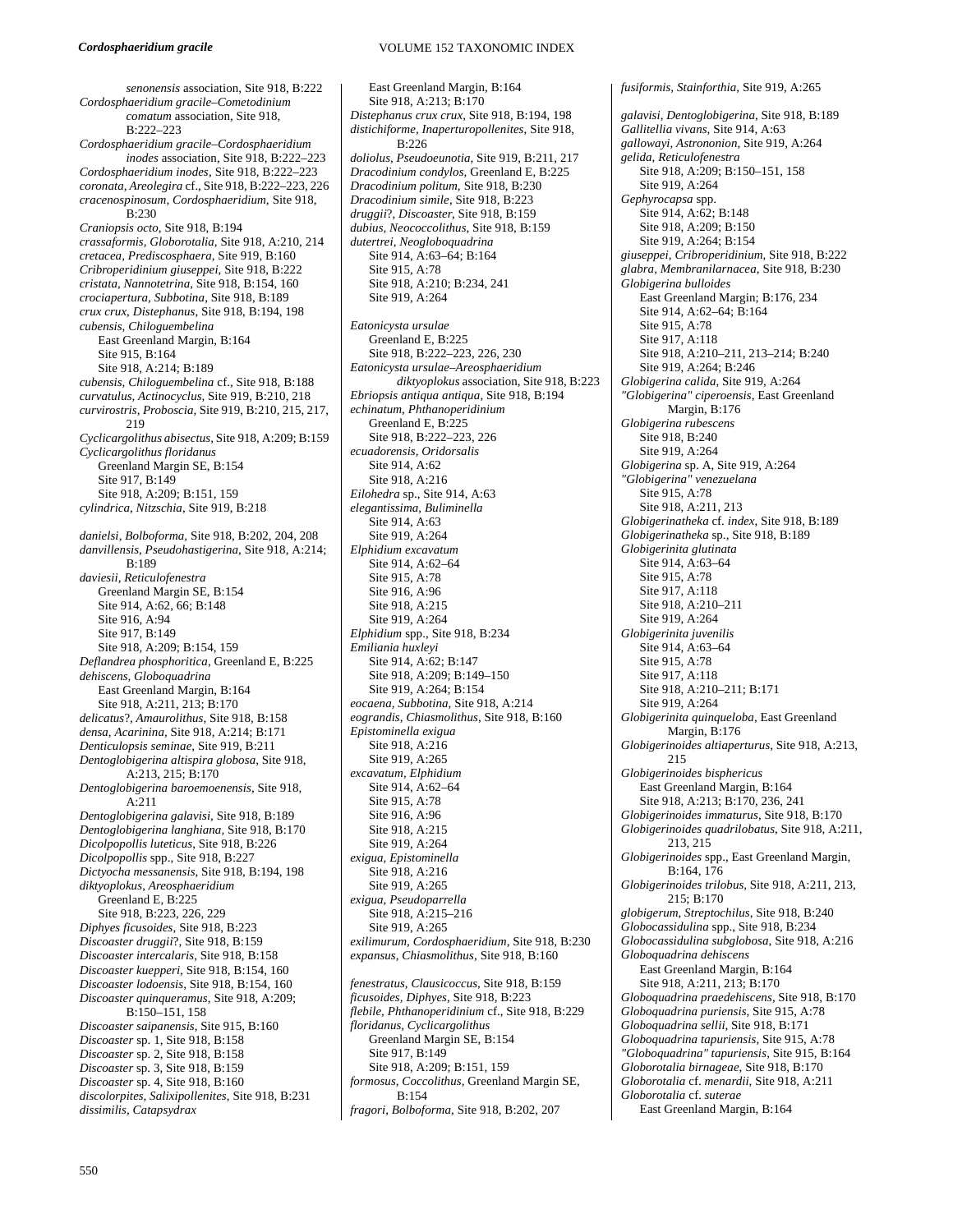Site 918, B:170 *Globorotalia crassaformis*, Site 918, A:210, 214 *Globorotalia hirsuta,* Site 918, A:210, 214 *Globorotalia inflata* East Greenland Margin, B:173, 176, 234 Site 914, A:64; B:164 Site 915, A:78 Site 917, A:118 Site 918, A:210, 214; B:240 Site 919, A:264; B:246 *Globorotalia menardii*, Site 918, A:215 *Globorotalia miozea,* Site 918, A:211, 213 *Globorotalia praemenardii*, Site 918, A:213 *Globorotalia praescitula,* Site 918, A:213; B:170 *Globorotalia* rom. *suterae,* Site 918, A:213 *Globorotalia scitula*  East Greenland Margin, B:164, 173, 234 Site 914, B:164 Site 918, A:210, 214; B:170, 240 Site 919, A:264 *Globorotalia suterae,* Site 918, A:211 *Globorotalia truncatulinoides,* Site 914, A:64 *Globorotalia zealandica*, Site 918, A:213; B:170, 236, 241 *Globorotaloides* cf. *stainforthi*, Site 918, A:213 *Globorotaloides* sp. 1, Site 918, B:189 *Globorotaloides stainforthi*, Site 918, B:170 *Globorotaloides suteri,* Site 915, A:78 *Globorotaloides variabilis*  Site 915, A:78 Site 918, A:213 *glomerosa, Praeorbulina*  East Greenland Margin, B:164 Site 918, B:170 *glutinata, Globigerinita*  Site 914, A:63–64 Site 915, A:78 Site 917, A:118 Site 918, A:210–211 Site 919, A:264 *gorgon, Triskelion*, Site 918, B:194–195, 199 *gracile, Cordosphaeridium,* Site 918, B:222–223, 226 *gravida, Thalassiosira,* Site 919, B:210, 218 *griffinae, Turborotalia,* Site 918, A:214; B:188 *groenlandica* n. sp., *Bolboforma*, Site 918, B:202, 204–205, 207 *Guembelitria* sp., Site 918, B:188 *Gyroidina* sp., Site 914, A:62 *Gyroidinoides* spp., Site 918, B:234 *haardtii, Laevigatosporites* Site 916, B:221 Site 917, B:222 *Haliclona* sp., Site 918, B:192 *hastata hastata, Corbisema,* Site 918, B:194, 198 *Hastigerinopsis riedeli*, Site 914, A:63–64 *Helicosphaera carteri,* Site 918, B:158 *Helicosphaera seminulum*, Site 918, B:160 *heteromorphus, Sphenolithus*, Site 918, B:151, 154, 159 *hians, Tricolpites*, Site 918, B:224, 226 *hians, Tricolpites* cf., Site 918, B:224 *hiatus, Inaperturopollenites*  Greenland E, B:225 Site 916, B:221 Site 917, B:222 Site 918, B:222, 224, 226 *hillae, Reticulofenestra*, Site 917, B:149 *hirsuta, Globorotalia,* Site 918, A:210, 214 *homomorphum, Apectodinium,* Greenland E,  $B:224$ *Homotryblium abbreviatum*, Site 918, B:229 *Homotryblium tenuispinosum,* Site 918,

B:222–223, 226, 229 *hornibrooki, Subbotina,* Site 918, B:171, 189 *howelli, Anomalinoides* cf., Site 918, A:218 *humerosa, Neogloboquadrina*  Site 918, A:210; B:234, 240–241 Site 919, A:264 *huxleyi, Emiliania*  Site 914, A:62; B:147 Site 918, A:209; B:149–150 Site 919, A:264; B:154 *Hystrichokolpoma cinctum*, Site 918, B:223, 229 *Ilexpollenites iliacus*, Site 918, B:231 *iliacus, Ilexpollenites*, Site 918, B:231 *immaturus, Globigerinoides,* Site 918, B:170 *Imperiaster obscurus*, Site 918, B:154, 160 *Impletosphaeridium implicatum,* Site 918, B:230 *Impletosphaeridium ligospinosum,* Site 918, B:222–223, 226 *Impletosphaeridium ligospinosum–Areolegira* cf. *coronata* association, Site 918, B:222–223 *implicatum, Impletosphaeridium,* Site 918, B:230 *Inaperturopollenites distichiforme,* Site 918, B:226 *Inaperturopollenites hiatus*  Greenland E, B:225 Site 916, B:221 Site 917, B:222 Site 918, B:222, 224, 226 *Inaperturopollenites hiatus–Caryapollenites circulus* association, Site 918, B:224 *incognita, Paragloborotalia*, Site 918, A:213 *index, Globigerinatheka* cf., Site 918, B:189 *inflata, Globorotalia*  East Greenland Margin, B:173, 176, 234 Site 914, A:64; B:164 Site 915, A:78 Site 917, A:118 Site 918, A:210, 214; B:240 Site 919, A:264; B:246 *inodes, Cordosphaeridium*, Site 918, B:222–223 *intercalaris, Discoaster*, Site 918, B:158 *intermedia, Acarinina*, Site 918, B:171 *Intratriporopollenites microreticulatus* Greenland E, B:225 Site 918, B:231 *inversus, Markalius*, Site 918, B:159 *irregularis, Bolboforma*, Site 918, A:219; B:202, 204, 208 *Isthmolithus recurvus* Site 914, A:62, 66; B:148 Site 915, A:78; B:149 *juvenilis*, *Globigerinita* Site 914, A:63–64 Site 915, A:78 Site 917, A:118 Site 918, A:210–211; B:171 Site 919, A:264 *kirchheimerii, Sapotaceoidaepollenites*, Site 918, B:231 *kruschii* subsp. *analepticus, Nyssapollenites*, Site 918, B:222 *kuepperi, Discoaster*, Site 918, B:154, 160 *kugleri, Paragloborotalia*  East Greenland Margin, B:164 Site 918, B:170 *kullenbergi, Cibicidoides*, Site 918, A:216–217 *labradorica, Nonionellina,* Site 914, A:63 *lacunosa, Pseudoemiliania*  Site 918, A:209; B:150

Site 919, A:264; B:154, 158, 244–246 *laevigata, Cassidulina*, Site 914, A:64 *Laevigatosporites haardtii*  Site 916, B:221 Site 917, B:222 *laevis, Bolboforma,* Site 918, A:218–219; B:202, 204, 207 *langhiana, Dentoglobigerina*, Site 918, B:170 *Laticarnina pauperata,* Site 918, A:216 *Leiosphaera* spp., Greenland E, B:225 *Lenticulina* sp. Site 914, A:62 Site 915, A:78 Site 918, A:218 *leptoporus, Calcidiscus*  Site 914, A:62 Site 918, A:209 Site 919, B:154, 158 *ligospinosum, Impletosphaeridium*, Site 918, B:222–223, 226 *linaperta, Subbotina*  Site 915, B:165 Site 918, B:171 *Liquidambarpollenites stigmosus*, Site 916, B:231 *Lithostramation perdurum*, Site 918, B:158 *lobatulus, Cibicides*  Site 914, A:63 Site 915, A:78 Site 916, A:96 Site 917, A:118 *lodoensis, Discoaster*, Site 918, B:154, 160 *longissima, Thalassiosira*, Site 919, B:210 *lozanoi, Acarinina,* Site 918, B:171, 188 *luteticus, Dicolpopollis*, Site 918, B:226 *Lymingtonia rhaetor,* Greenland E, B:225 *macintyrei, Calcidiscus,* Site 919, A:264–265; B:154 *Markalius inversus*, Site 918, B:159 *massulae, Azolla*, Greenland E, B:225 *matthewsae, Acarinina,* Site 918, B:171 *meckelfeldensis, Wetzeliella,* Greenland E, B:224 *medizzai, Acarinina*, Site 918, B:188 *Melonis barleanus,* Site 918, A:216 *Melonis* spp., Site 918, B:234 *Melonis zaandami*, Site 918, A:216 *Membranilarnacea compressa*, Site 918, B:230 *Membranilarnacea glabra*, Site 918, B:230 *Membranilarnacea* sp., Site 918, B:222–223, 226,  $229$ *Membranilarnacea* sp.–*Thalassiphora pelagica* association, Site 918, B:222–223, 226 *menardii, Globorotalia*, Site 918, A:215 *menardii, Globorotalia* cf., Site 918, A:211 *messanensis, Dictyocha*, Site 918, B:194, 198 *metzmacheri, Bolboforma*, Site 918, A:218–219;  $B.207$ *microreticulatus, Intratriporopollenites*  Greenland E, B:225 Site 918, B:231 *Microthallites* spp., Site 916, B:221 *minutissima, Tenuitella,* Site 918, B:240 *miopelagicus, Coccolithus*  Greenland Margin SE, B:154 Site 918, B:151, 158 *miozea, Globorotalia,* Site 918, A:211, 213 *moriformis, Sphenolithus,* Site 918, B:158 *multipora, Pontosphaera,* Site 918, B:159 *multispinosum, Adnatosphaeridium*, Site 918, B:230 *murrhina, Pyrgo,* Site 918, A:216

*Nannotetrina cristata*, Site 918, B:154, 160 *Naviculopsis constricta*, Site 918, B:194, 198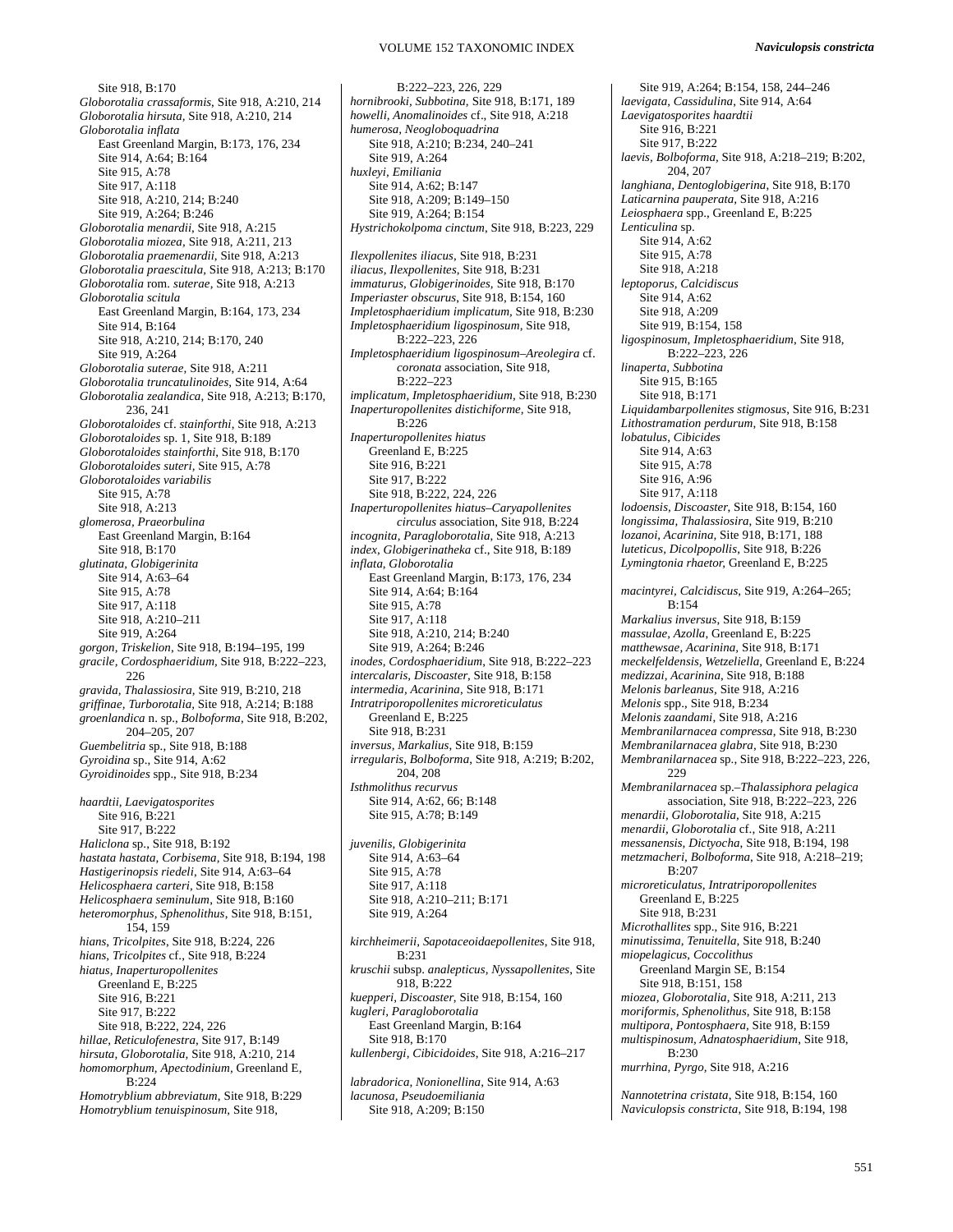#### *Neococcolithus dubius*

VOLUME 152 TAXONOMIC INDEX

*Neococcolithus dubius*, Site 918, B:159 *Neodenticula seminae,* Site 919, B:210, 215, 217, 219 *Neodenticula seminae* Zone, Site 919, B:214 *Neogloboquadrina acostaensis* East Greenland Margin, B:164, 173, 175, 234 Site 914, B:164 Site 918, A:211, 215; B:170, 202, 240 *Neogloboquadrina acostaensis* Zone, Site 918, A:211; B:170 *Neogloboquadrina acostaensis*/*Neogloboquadrina humerosa* transition, Site 918, B:240 *Neogloboquadrina atlantica* East Greenland Margin, B:177, 234 Site 918, A:210–211, 214; B:202, 241 Site 919, A:264–265; B:237 *Neogloboquadrina atlantica* dextral, Site 918, B:241 *Neogloboquadrina atlantica* dextral Zone, Site 918, A:211; B:165, 173, 175, 241 *Neogloboquadrina atlantica* sinistral Zone, Site 918, B:165 *Neogloboquadrina dutertrei* Site 914, A:63–64; B:164 Site 915, A:78 Site 918, A:210; B:234, 241 Site 919, A:264 *Neogloboquadrina humerosa*  Site 918, A:210; B:234, 240–241 Site 919, A:264 *Neogloboquadrina pachyderma*  East Greenland Margin, B:173, 175, 177, 234 Site 914, A:62–64; B:164 Site 915, A:78 Site 916, A:94, 96–98 Site 917, A:118 Site 918, A:210–211, 214; B:170, 240 Site 919, A:264; B:237 *Neogloboquadrina pachyderma* dextral East Greenland Margin, B:176 Site 918, B:241 Site 919, B:246 *Neogloboquadrina pachyderma* dextral Zone, Site 918, A:210; B:173 *Neogloboquadrina pachyderma* sinistral East Greenland Margin, B:176 Site 919, B:243–248 *Neogloboquadrina pachyderma* sinistral Zone Site 914, A:62; B:164 Site 915, A:78; B:164 Site 916, A:96; B:165 Site 917, A:118 Site 918, A:210, 214; B:165, 240–241 Site 919, A:264 *nidulus, Thalassiosira*, Site 919, B:210, 215, 219 *Nitzschia cylindrica*, Site 919, B:218 *nobilis, Anomalinoides*  Site 914, A:62 Site 917, A:118 *nobilis, Anomalinoides* cf., Site 917, A:118 *Nonionellina labradorica*, Site 914, A:63 *norvangi, Cassidulina*  Site 914, A:63 Site 915, A:78 Site 916, A:96 Site 918, A:215 Site 919, A:264–265 *Nuttallides truemptyi*, Site 918, A:216 *Nyssapollenites kruschii* subsp. *analepticus*, Site 918, B:222 *Nyssapollenites* spp., Site 918, B:226

*oamaruensis, Chiasmolithus*, Site 915, B:149 *obscurus, Imperiaster,* Site 918, B:154, 160

*octo, Craniopsis*, Site 918, B:194 *oestrupii, Thalassiosira,* Site 919, B:210, 218 *Operculodinium centrocarpum*, Site 917, B:222 *opima, Paragloborotalia*  East Greenland Margin, B:164 Site 918, B:171 *Orbulina universa*  East Greenland Margin, B:176 Site 918, B:165, 234, 241 *Oridorsalis ecuadorensis*  Site 914, A:62 Site 918, A:216 *Oridorsalis* spp. Site 914, A:62 Site 918, B:234 *Oridorsalis umbonatus*  Site 918, A:216 Site 919, A:265 *orthostylus, Tribrachiatus,* Site 918, A:209; B:154, 160 *pachyderma, Neogloboquadrina*  East Greenland Margin, B:173, 175, 177, 234 Site 914, A:62–64; B:164 Site 915, A:78 Site 916, A:94, 96–98 Site 917, A:118 Site 918, A:210–211, 214; B:170, 240 Site 919, A:264; B:237 *pachyderma* dextral*, Neogloboquadrina*  East Greenland Margin, B:176 Site 918, B:241 Site 919, B:246 *pachyderma* sinistral*, Neogloboquadrina*  East Greenland Margin, B:176 Site 919, B:243–248 *Paragloborotalia acrostoma,* Site 918, A:211, 213 *Paragloborotalia incognita*, Site 918, A:213 *Paragloborotalia kugleri*  East Greenland Margin, B:164 Site 918, B:170 *Paragloborotalia opima* East Greenland Margin, B:164 Site 918, B:171 *Paragloborotalia pseudokugleri*  East Greenland Margin, B:164 Site 918, B:170 *Paragloborotalia semivera*, Site 918, A:213; B:170–171 *Paragloborotalia siakensis,* Site 918, A:213 *parvum, Apectodinium,* Greenland E, B:224 *Paucisphaeridium* sp. A, Site 918, B:230 *pauperata, Laticarnina,* Site 918, A:216 *pelagica, Thalassiphora*  Greenland E, B:225 Site 918, B:222–223, 226, 230 *pelagicus, Coccolithus*  Site 914, A:62; B:147 Site 917, A:117 Site 918, B:149–150 *pellitum, Tectatodinium* cf., Site 918, B:229 *pentacamerata, Acarinina,* Site 918, A:214; B:171, 188 *perdurum, Lithostramation,* Site 918, B:158 *perplexa, Reticulofenestra*, Site 918, B:158 *phosphoritica, Deflandrea,* Greenland E, B:225 *Phthanoperidinium* cf. *flebile*, Site 918, B:229 *Phthanoperidinium clithridium*, Greenland E, B:225 *Phthanoperidinium echinatum*  Greenland E, B:225 Site 918, B:222–223, 226 *Pityosporites* spp. Greenland E, B:225

Site 916, B:221 Site 918, B:222 *Plakina* sp., Site 918, B:192 *Planolites*  lithologic units, A:196, 198, 204–205 occurrence, A:283 photograph, A:200 *Planulina* spp., Site 918, B:234 *politum, Dracodinium,* Site 918, B:230 *Polysphaeridium subtile*, Site 918, B:222–223, 226, 229 *Polysphaeridium subtile–Hystrichokolpoma cinctum* association, Site 918, B:223 *Polysphaeridium zoharii,* Greenland E, B:226 *Pontosphaera multipora*, Site 918, B:159 *possagnoensis, Turborotalia*, Site 918, B:171 *praecentralis, Turborotalia*, Site 918, B:171, 188 *praedehiscens, Globoquadrina*, Site 918, B:170 *praemenardii, Globorotalia,* Site 918, A:213 *Praeorbulina glomerosa* East Greenland Margin, B:164 Site 918, B:170 *Praeorbulina sicana,* Site 918, B:170 *Praeorbulina transitoria*  East Greenland Margin, B:164 Site 918, A:213; B:170 *praescitula, Globorotalia*, Site 918, A:213; B:170 *Prediscosphaera cretacea,* Site 919, B:160 *premacintyrei, Calcidiscus*  Greenland Margin SE, B:154 Site 918, B:151, 159 *primadonna, Adonnadonna*, Site 918, B:194, 199 *primitiva, Acarinina,* Site 918, B:188 *Proboscia curvirostris,* Site 919, B:210, 215, 217, 219 *Proboscia curvirostris* Zone, Site 919, B:214 *producta, Reticulofenestra*, Site 918, B:150, 158 *Pseudoemiliania lacunosa*  Site 918, A:209; B:150 Site 919, A:264; B:154, 158, 244–246 *Pseudoeunotia doliolus*, Site 919, B:211, 217 *Pseudoeunotia doliolus* Zone, Site 919, B:211 *Pseudohastigerina danvillensis*, Site 918, A:214; B:189 *Pseudohastigerina wilcoxensis*, Site 918, A:214; B:189 *pseudokugleri, Paragloborotalia*  East Greenland Margin, B:164 Site 918, B:170 *pseudomayeri, Turborotalia,* Site 918, B:171, 188 *Pseudoparrella exigua*  Site 918, A:215–216 Site 919, A:265 *Pseudoparrella* spp., Site 918, B:234 *pseudoumbilicus, Reticulofenestra,* Site 918, B:151 *Pterospermella* spp., Greenland E, B:225 *pulcher, Transversopontis*, Site 918, A:209; B:159 *Pullenia bulloides*, Site 918, A:216; B:234 *puriensis, Globoquadrina,* Site 915, A:78 *Pyrgo murrhina,* Site 918, A:216 *quadrilobatus, Globigerinoides,* Site 918, A:211, 213, 215 *quinquelatum, Apectodinium*, Greenland E, B:224 *quinqueloba, Globigerinita,* East Greenland Margin, B:176 *quinqueloba, Turborotalita*  East Greenland Margin, B:176 Site 914, A:63–64 Site 917, A:118 Site 918, A:210–211, 214 Site 919, A:264

*quinqueramus, Discoaster*, Site 918, A:209;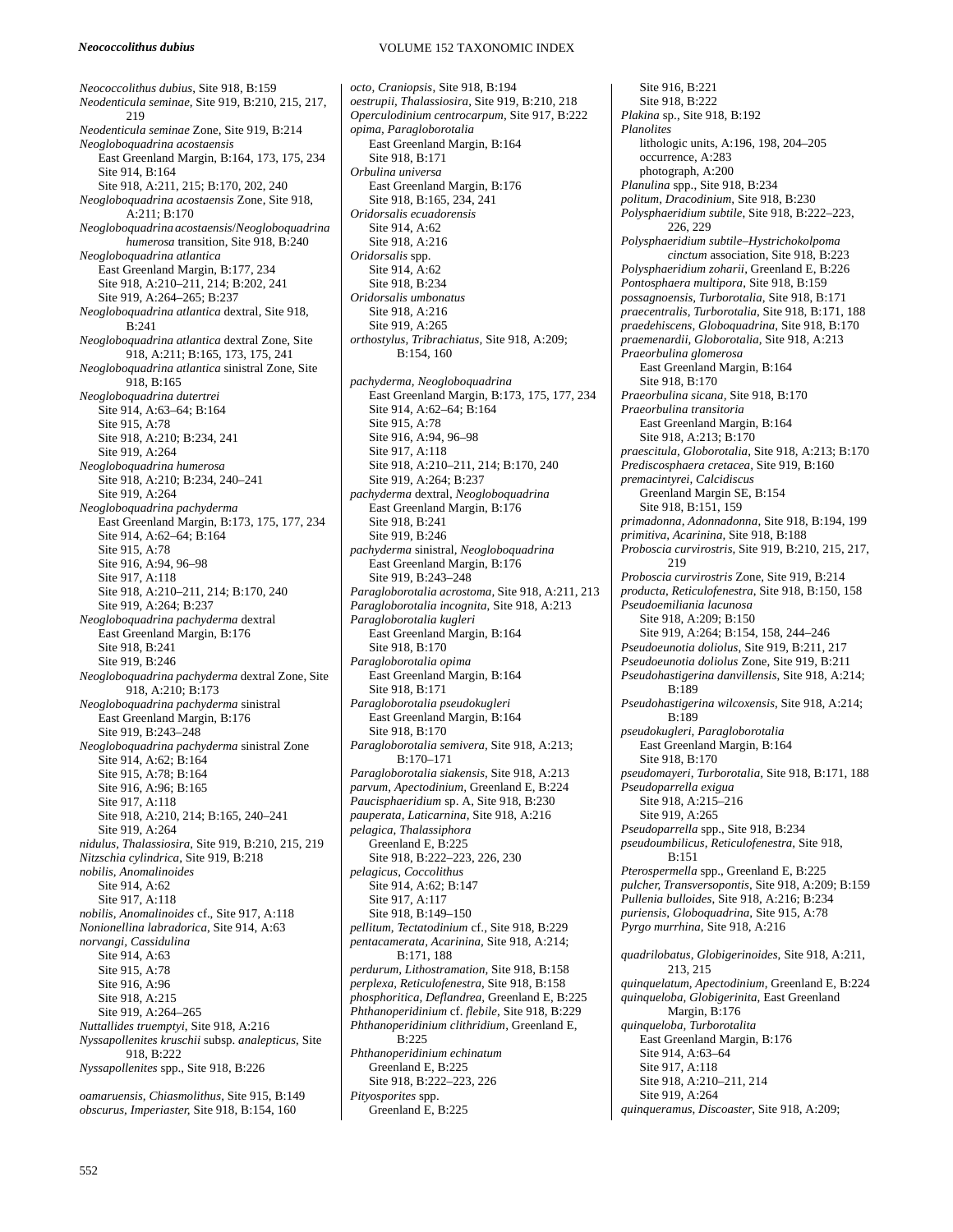B:150–151, 158

*ramosus* subsp. *ramosus, Spiniferites*  Site 917, B:222 Site 918, B:222, 226, 229 *ramulifera, Achomosphaera*, Greenland E, B:226 *rectangulare, Ammodochium,* Site 918, B:194, 199 *recurvus, Isthmolithus*  Site 914, A:62, 66; B:148 Site 915, A:78; B:149 *refulgens, Cibicides*  Site 914, A:63 Site 915, A:78 Site 916, A:96 Site 917, A:118 Site 919, A:264 *reticulata, Bolboforma*, Site 918, A:219; B:202 *reticulata, Reticulofenestra*  Site 914, A:62 Site 915, A:78; B:149 Site 916, A:94 Site 918, B:154, 159 *Reticulofenestra asanoi*, Site 918, A:209 *Reticulofenestra bisecta*  Site 916, A:94 Site 917, A:117; B:149 Site 918, A:209; B:154 *Reticulofenestra daviesii*  Greenland Margin SE, B:154 Site 914, A:62, 66; B:148 Site 916, A:94 Site 917, B:149 Site 918, A:209; B:154, 159 *Reticulofenestra gelida*  Site 918, A:209; B:150–151, 158 Site 919, A:264 *Reticulofenestra hillae*, Site 917, B:149 *Reticulofenestra perplexa*, Site 918, B:158 *Reticulofenestra producta*, Site 918, B:150, 158 *Reticulofenestra pseudoumbilicus*, Site 918, B:151 *Reticulofenestra reticulata*  Site 914, A:62 Site 915, A:78; B:149 Site 916, A:94 Site 918, B:154, 159 *Reticulofenestra samodurovii*, Site 918, B:159 *Reticulofenestra umbilica*, Site 918, A:209 *Reticulofenestra umbilicus*  Site 914, A:62, 66; B:148 Site 915, A:78; B:149 Site 916, A:94 Site 917, A:117; B:149 Site 918, B:154 *retiformis, Retitricolpites*, Site 918, B:224, 226 *Retitricolpites anguloluminosus*, Site 918, B:231 *Retitricolpites retiformis*, Site 918, B:224, 226 *rhaetor, Lymingtonia*, Greenland E, B:225 *riedeli, Hastigerinopsis,* Site 914, A:63–64 *rotunda, Bolboforma,* Site 918, B:202, 208 *rubescens, Globigerina*  Site 918, B:240 Site 919, A:264 *rugosoaculeata, Acarinina*, Site 918, B:188 *saipanensis, Discoaster*, Site 915, B:160 *Salixipollenites discolorpites*, Site 918, B:231 *Samlandia chlamydophora,* Greenland E, B:225 *samodurovii, Reticulofenestra*, Site 918, B:159 *Sapotaceoidaepollenites kirchheimerii*, Site 918, B:231 *Sapotaceoidaepollenites* spp., Site 918, B:224,

226

*Sciadopityspollenites serratus*, Site 918, B:231 *scitula, Globorotalia* 

East Greenland Margin, B:164, 173, 234 Site 914, B:164 Site 918, A:210, 214; B:170, 240 Site 919, A:264 *Scyphosphaera* sp., Site 919, B:158 *sellii, Globoquadrina*, Site 918, B:171 *seminae, Denticulopsis,* Site 919, B:211 *seminae, Neodenticula*, Site 919, B:210, 215, 217, 219 *seminulum, Helicosphaera*, Site 918, B:160 *semivera, Paragloborotalia,* Site 918, A:213; B:170–171 *senonensis, Areolegira* cf., Site 918, B:222 *serratus, Sciadopityspollenites,* Site 918, B:231 *siakensis, Paragloborotalia,* Site 918, A:213 *sicana, Praeorbulina,* Site 918, B:170 *simile, Dracodinium,* Site 918, B:223 *sinistralis, Cibicidoides,* Site 918, A:216–217 *soldadoensis angulosa, Acarinina*, Site 918, B:171 *solitus, Chiasmolithus*  Site 915, A:78; B:149 Site 917, A:117; B:149 Site 918, A:209; B:154, 159 *Sphaeroidinellopsis* sp., Site 918, A:211 *Sphenolithus conicus*, Site 918, B:154 *Sphenolithus heteromorphus,* Site 918, B:151, 154, 159 *Sphenolithus moriformis,* Site 918, B:158 *Spiniferites ramosus* subsp. *ramosus*  Site 917, B:222 Site 918, B:222, 226, 229 *spinosa, Bolboforma*, Site 918, B:202, 208 *spinosus, Blackites*, Site 917, B:149 *spinulosus, Aquilapollenites,* Greenland E,  $B:225-226$ *spiralis, Bolboforma*, Site 918, B:202 *stainforthi, Globorotaloides,* Site 918, B:170 *stainforthi, Globorotaloides* cf., Site 918, A:213 *Stainforthia fusiformis,* Site 919, A:265 *Stainforthia* sp., Site 914, A:63 *Stephanolithion bigotii*, Site 919, B:160 *stigmosus, Liquidambarpollenites,* Site 916, B:231 *Stilostomella* spp. Site 915, A:78 Site 918, A:216 *Streptochilus globigerum*, Site 918, B:240 *Subbotina angiporoides,* Site 918, B:171 *Subbotina crociapertura*, Site 918, B:189 *Subbotina eocaena*, Site 918, A:214 *Subbotina hornibrooki*, Site 918, B:171, 189 *Subbotina linaperta*  Site 915, B:165 Site 918, B:171 *Subbotina utilis index,* Site 918, B:171 *subfragoris, Bolboforma,* Site 918, A:219; B:175, 202, 204, 207 *subglobosa, Globocassidulina,* Site 918, A:216 *subtile, Polysphaeridium*, Site 918, B:222–223, 226, 229 *suterae, Globorotalia,* Site 918, A:211 *suterae, Globorotalia* cf. East Greenland Margin, B:164 Site 918, B:170 *suterae, Globorotalia* rom., Site 918, A:213 *suteri, Globorotaloides*, Site 915, A:78 *Systematophora ancyrea,* Site 918, B:229 *tapuriensis, Globoquadrina,* Site 915, A:78 *tapuriensis, "Globoquadrina",* Site 915, B:164 *Tectatodinium* cf. *pellitum*, Site 918, B:229 *tenuispinosum, Homotryblium*, Site 918,

B:222–223, 226, 229 *Tenuitella anfracta*, Site 914, A:63–64 *Tenuitella minutissima*, Site 918, B:240 *teretis, Cassidulina* Site 914, A:62–64 Site 915, A:78 Site 916, A:96 Site 918, A:215 Site 919, A:264 *teretis, Cassidulina* cf., Site 918, A:215 *Thalassinoides*  lithologic units, A:198 photograph, A:203 *Thalassiosira angustelineata,* Site 919, B:218 *Thalassiosira gravida*, Site 919, B:210, 218 *Thalassiosira longissima,* Site 919, B:210 *Thalassiosira nidulus*, Site 919, B:210, 215, 219 *Thalassiosira oestrupii*, Site 919, B:210, 218 *Thalassiosira oestrupii* Zone, Site 919, B:214 *Thalassiosira trifulta*, Site 919, B:210 *Thalassiphora pelagica*  Greenland E, B:225 Site 918, B:222–223, 226, 230 *Toweius callosus,* Site 918, A:209 *transitoria, Praeorbulina*  East Greenland Margin, B:164 Site 918, A:213; B:170 *Transversopontis pulcher*, Site 918, A:209; B:159 *triacantha, Corbisema*, Site 918, B:194, 198 *Tribrachiatus orthostylus,* Site 918, A:209; B:154, 160 *Tricolpites* cf. *hians*, Site 918, B:224 *Tricolpites hians*, Site 918, B:224, 226 *trifulta, Thalassiosira*, Site 919, B:210 *trilobus, Globigerinoides*, Site 918, A:211, 213, 215; B:170 *Triskelion gorgon*, Site 918, B:194–195, 199 *truemptyi, Nuttallides,* Site 918, A:216 *truncatulinoides, Globorotalia*, Site 914, A:64 *Turborotalia boweri,* Site 918, B:171, 188 *Turborotalia griffinae,* Site 918, A:214; B:188 *Turborotalia possagnoensis,* Site 918, B:171 *Turborotalia praecentralis*, Site 918, B:171, 188 *Turborotalia pseudomayeri*, Site 918, B:171, 188 *Turborotalita quinqueloba*  East Greenland Margin, B:176 Site 914, A:63–64 Site 917, A:118 Site 918, A:210–211, 214 Site 919, A:264 *Ulmipollenites undulosus,* Site 918, B:231 *umbilica, Reticulofenestra*, Site 918, A:209 *umbilicus, Reticulofenestra* Site 914, A:62, 66; B:148 Site 915, A:78; B:149 Site 916, A:94 Site 917, A:117; B:149 Site 918, B:154 *umbonatus, Oridorsalis*  Site 918, A:216 Site 919, A:265 *undulosus, Ulmipollenites,* Site 918, B:231 *unicavus, Catapsydrax,* Site 918, A:213; B:170, 189 *universa, Orbulina*  East Greenland Margin, B:176 Site 918, B:165, 234, 241 *ursulae, Eatonicysta*  Greenland E, B:225 Site 918, B:222-223, 226, 230 *utilisindex, Subbotina*, Site 918, B:171 *Uvigerina abbreviata,* Site 915, A:78 *Uvigerina* sp., Site 915, A:78 *variabilis, Globorotaloides* 

Site 915, A:78